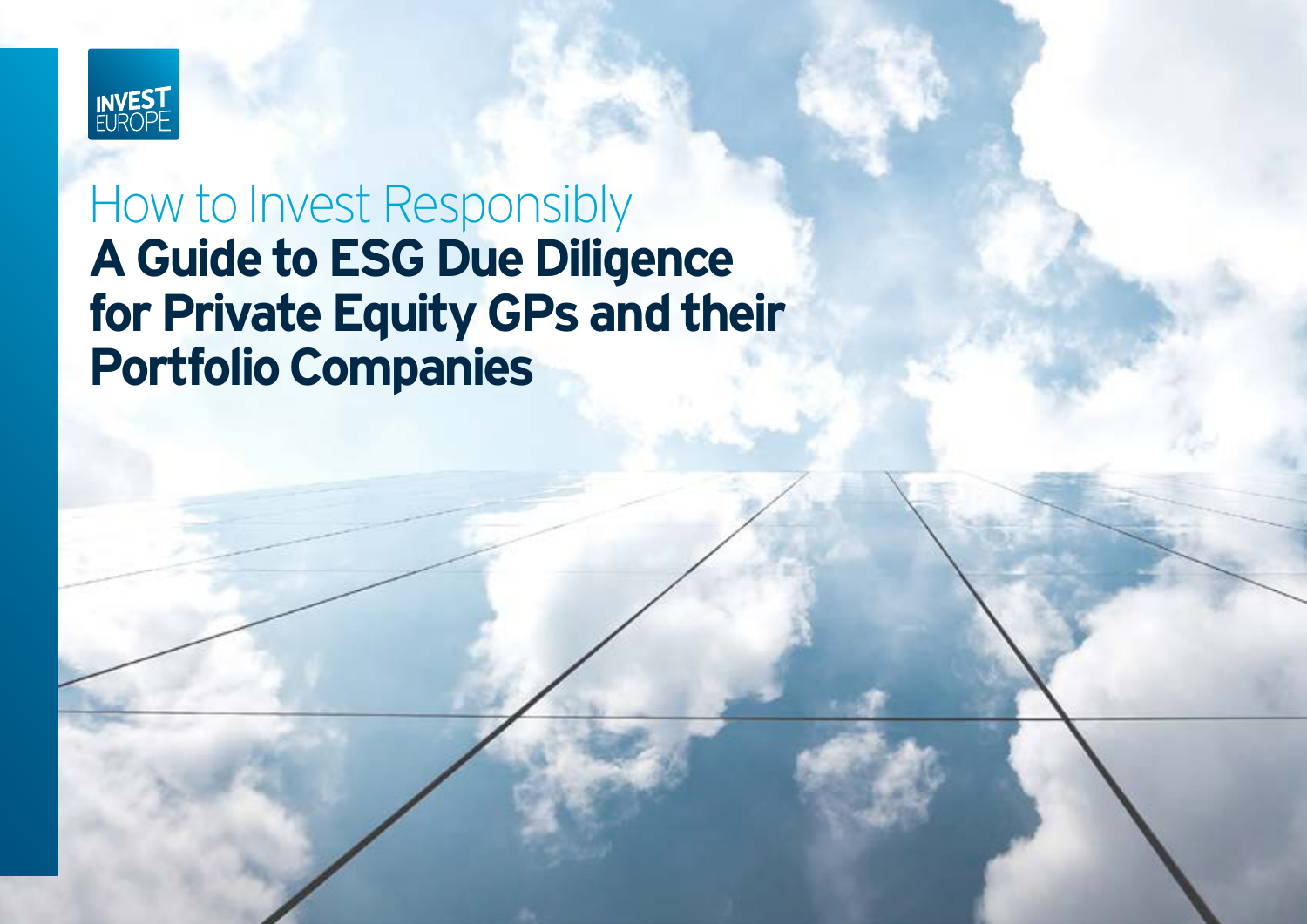### **Acknowledgements**

**Invest Europe Responsible Investment Roundtable**  Invest Europe would like to thank the members of the [Responsible Investment Roundtable](https://www.investeurope.eu/about-us/responsible-investment/responsible-investment-roundtable/) for their valuable contributions during the update of this guidance.

Special thanks go to Graeme Ardus, Triton Partners, and James Holley, Bridgepoint, who have taken the lead and co-authored this updated guidance with input from the Invest Europe Responsible Investment Roundtable.

### **Disclaimer**

The information contained in this Guidance has been produced by Invest Europe, based on contributions by the Invest Europe Responsible Investment Roundtable and the Invest Europe Professional Standards Committee.

This Guidance is of a general nature and is not intended to constitute legal or other professional advice and should not be treated as such. Appropriate legal or other relevant advice must be sought before making any decision, taking any action or refraining from taking any action in respect of the matters covered by this document. Neither Invest Europe nor the members of the Invest Europe Professional Standards Committee or the Invest Europe Responsible Investment Roundtable, or other contributors or their respective firms accept responsibility for or make any representation, express or implied, or give any warranty with respect to the Guidance, and they shall have no responsibility for any decision made, any action taken/not taken which relates to matters covered by the Guidance.

The content of this Guidance is protected by copyright and/or other intellectual property rights and is the property of Invest Europe. Unless expressly provided for in writing, you are not granted any license on the content of this Guidance.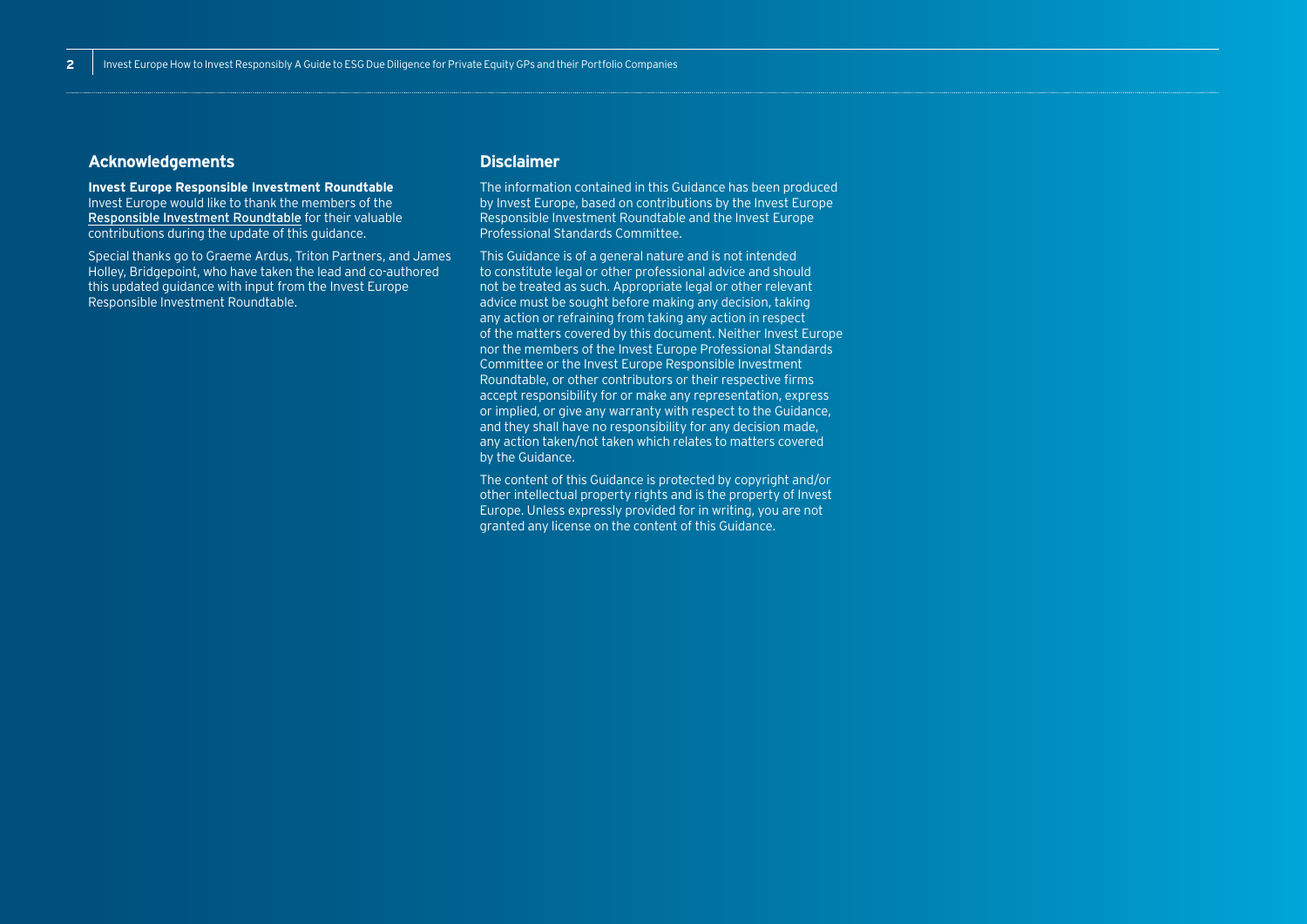### **INTRODUCTION/OVERVIEW**

**Invest Europe is committed to supporting its members and non-members integrate responsible investing practices into their business and investment processes. This updated guidance provides a summary of emerging good practices available to Limited Partners (LPs), General Partners (GPs) and portfolio company management teams to support them identify material ESG risks and opportunities during pre-investment screening and address these during the ownership period.**

The guide is intended to be of practical use in a variety of different transactional contexts and should be applicable to all asset class strategies. It should support existing ESG investment processes.

The quide is divided into three sections:

**# Section One** provides an overview of good practice steps an investor may wish to incorporate into ESG screening and due diligence processes;

**# Section Two** provides an overview of good practice steps an investor may wish to incorporate into its ownership practices and engagement with company management; and

**# Section Three** provides a comprehensive set of ESG questions an investor or management team may wish to consider when carrying out any of the steps outlined in Section One and Section Two. These questions reflect current good practice, are by no means exhaustive, and may not all be relevant (for example, they may be too specific for a company that is just starting to implement an ESG programme for the first time). Therefore, they should be considered on a case-by-case basis, as appropriate to the particular transaction and investment (company) circumstances.

It is noted that it may not be possible to ask some of the more detailed questions in Section Three when access to management/the company may be limited. It is intended to facilitate the identification of material risks and opportunities. The ESG questions in Section Three may also be relevant for use post-initial investment as part of the GP's portfolio management/active ownership programme.

For additional ESG information and guidance, please also refer to Invest Europe's [Professional](https://www.investeurope.eu/about-us/professional-standards/professional-standards-handbook/)  [Standards Handbook](https://www.investeurope.eu/about-us/professional-standards/professional-standards-handbook/) and [Responsible Investment Bibliography](https://www.investeurope.eu/about-us/responsible-investment/responsible-investment-bibliography/).

Invest Europe will welcome feedback. The aim is to update this document on a regular basis to keep it relevant and to ensure best practice standards are maintained. Any comments should be directed to [professionalstandards@investeurope.eu](mailto:professionalstandards%40investeurope.eu?subject=).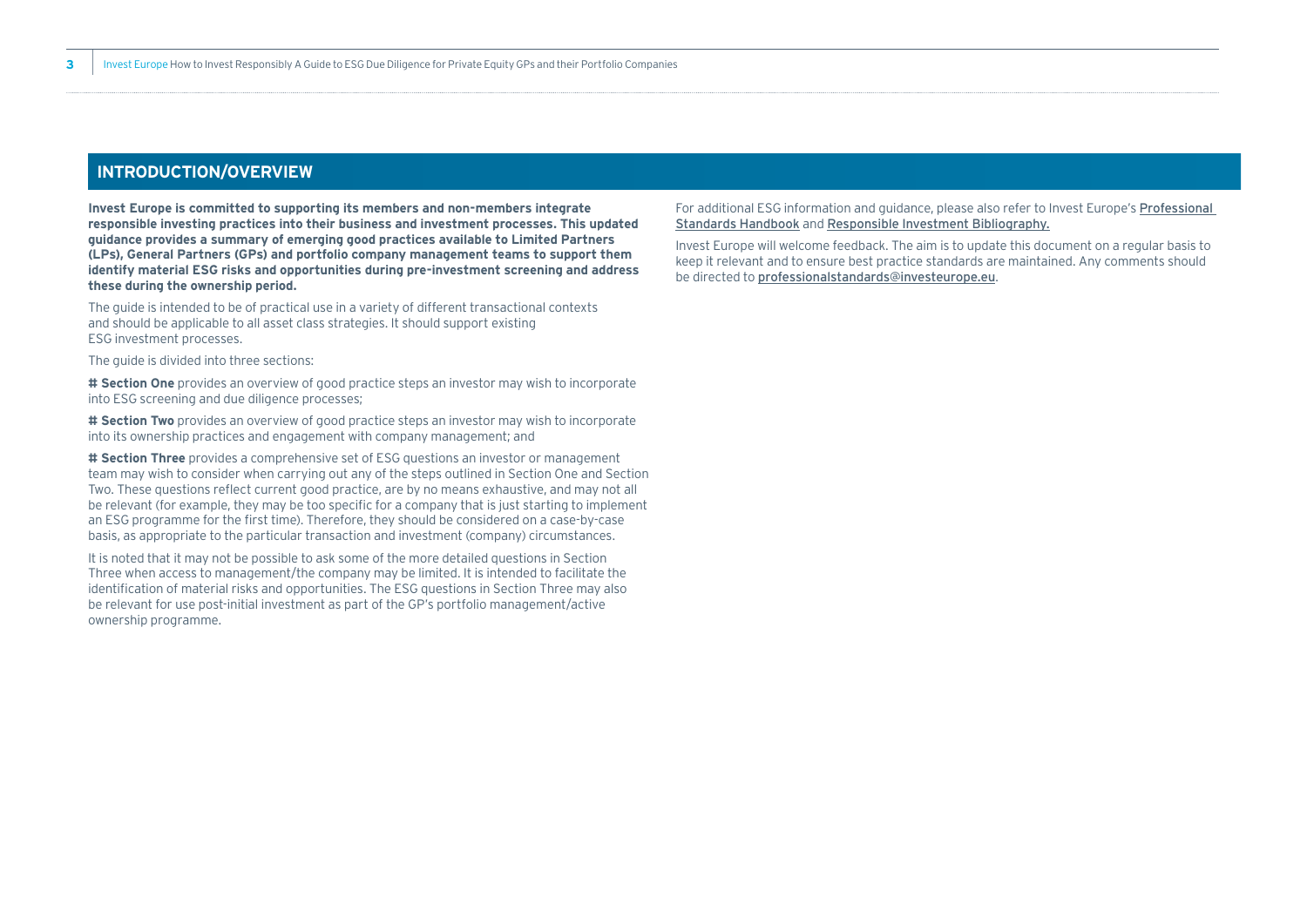# SECTION<br>11 Section<br>11 Section<br>11 Section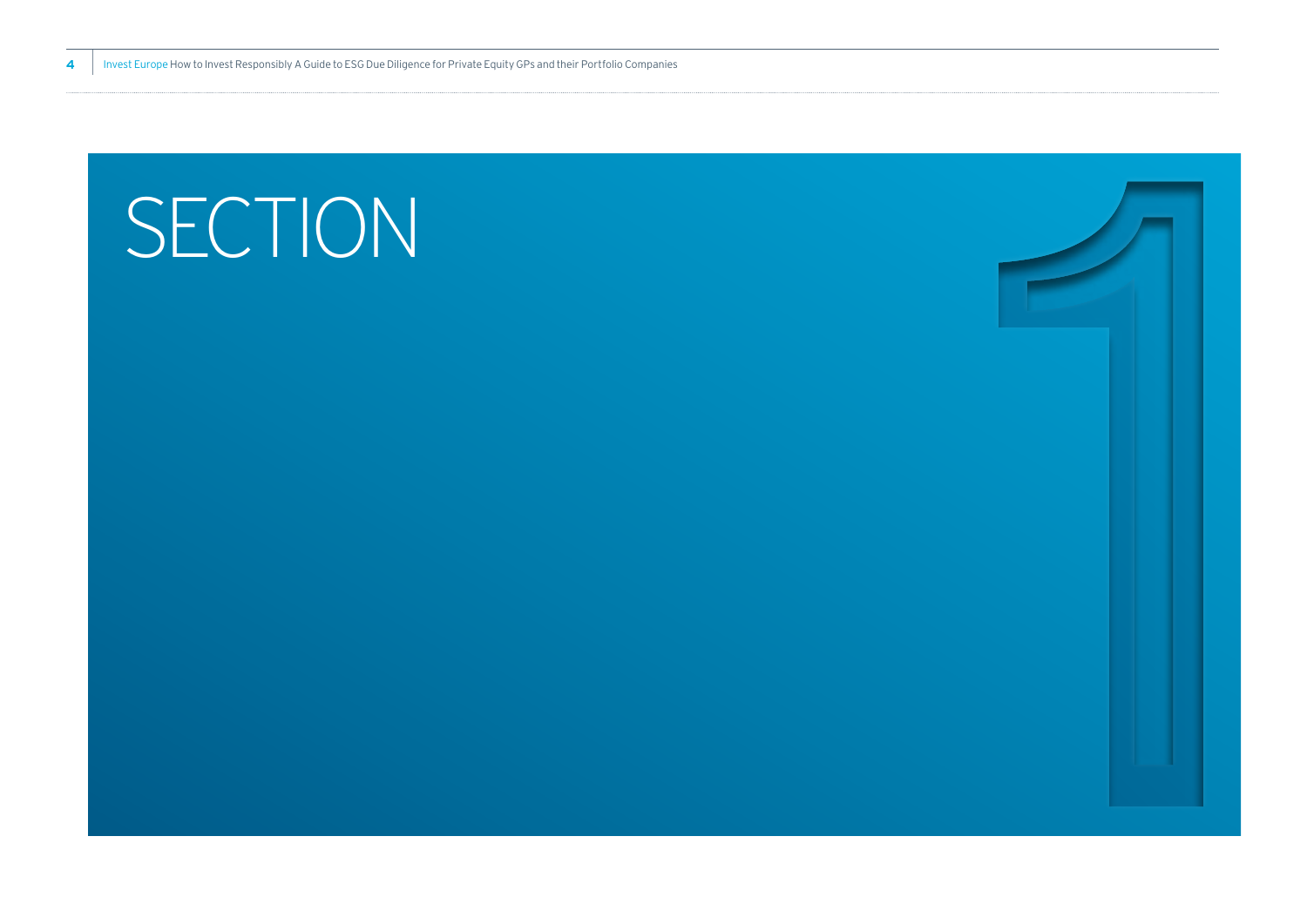### **SECTION 1**

## This section provides a non-exhaustive outline of good practice steps that a GP may wish to follow to integrate ESG factors into its pre-investment due diligence process.

| <b>GP Policies</b>      | Understand underlying ESG restrictions and requirements                                                                                                                                                                                                                                                                                                                                                                                                                                                                              |
|-------------------------|--------------------------------------------------------------------------------------------------------------------------------------------------------------------------------------------------------------------------------------------------------------------------------------------------------------------------------------------------------------------------------------------------------------------------------------------------------------------------------------------------------------------------------------|
|                         | The GP should initially identify any ESG restrictions or requirements it should adhere to as part of its investment activities. The following questions could help this process.                                                                                                                                                                                                                                                                                                                                                     |
|                         | Does the GP have:                                                                                                                                                                                                                                                                                                                                                                                                                                                                                                                    |
|                         | • a particular Investment Strategy (focussing on investments in any particular regions or sectors)?<br>• any LPA obligations/restrictions on investing in particular companies or sectors?<br>• an Exclusion Policy (excluding investment in any particular regions or sectors)?<br>• any additional circumstances to consider, such as co-investor requirements?                                                                                                                                                                    |
|                         | This could mean that companies in certain sectors or geographies are therefore not within the firm's investment appetite.                                                                                                                                                                                                                                                                                                                                                                                                            |
| <b>Sectoral Review/</b> | Conduct geographic/sectoral/thematic screening                                                                                                                                                                                                                                                                                                                                                                                                                                                                                       |
| <b>Research</b>         | Aligned with the GP's policies, the GP could consider conducting geographic/sectoral/thematic screening to provide a generic inherent risk rating associated with a specific<br>investment or investment theme. This is often provided in simple Low, Medium and High risk bands, with a description of potential associated ESG risk areas, which should be<br>considered during the investment process.                                                                                                                            |
|                         | • A very high risk rating may give early ESG red flags that could avoid further due diligence budget being spent on deals with significant potential ESG concerns,<br>or help the GP to focus due diligence on the most material ESG issues.<br>• A medium to high risk rating may prompt the need for further research as described below.<br>• For some GPs, a low risk rating could suggest limited further screening is conducted (but not recommended).                                                                         |
|                         | Many online sources for ESG screening are available. The PRI lists many sources; other sources include SASB, EBRD ESG Risk Categorisation List, Transparency International,<br>CDC ESG Toolkit.                                                                                                                                                                                                                                                                                                                                      |
| <b>Company Specific</b> | <b>Conduct High-Level Screening</b>                                                                                                                                                                                                                                                                                                                                                                                                                                                                                                  |
| <b>Due Diligence</b>    | This may include the review of information already available in other due diligence streams. The scope could cover questions including:                                                                                                                                                                                                                                                                                                                                                                                              |
|                         | • does the company engage in any activities prohibited by the firm's ESG policies or other obligations?<br>• is the company present in a higher risk sector or geography (consider labour, human rights or the environment)?<br>• is there any evidence of human rights or labour force issues?<br>• is there any evidence of major non-compliance concerns?<br>• is there any evidence of legal sanctions, potential corruption, money laundering, bribery, product/company boycotts or other negative media/reputational coverage? |
|                         | Focus is often on risk identification at this stage but consideration should also be given to potential ESG growth/value creation related opportunities for the business<br>(new products, markets, differentiation from peers by being best in class).                                                                                                                                                                                                                                                                              |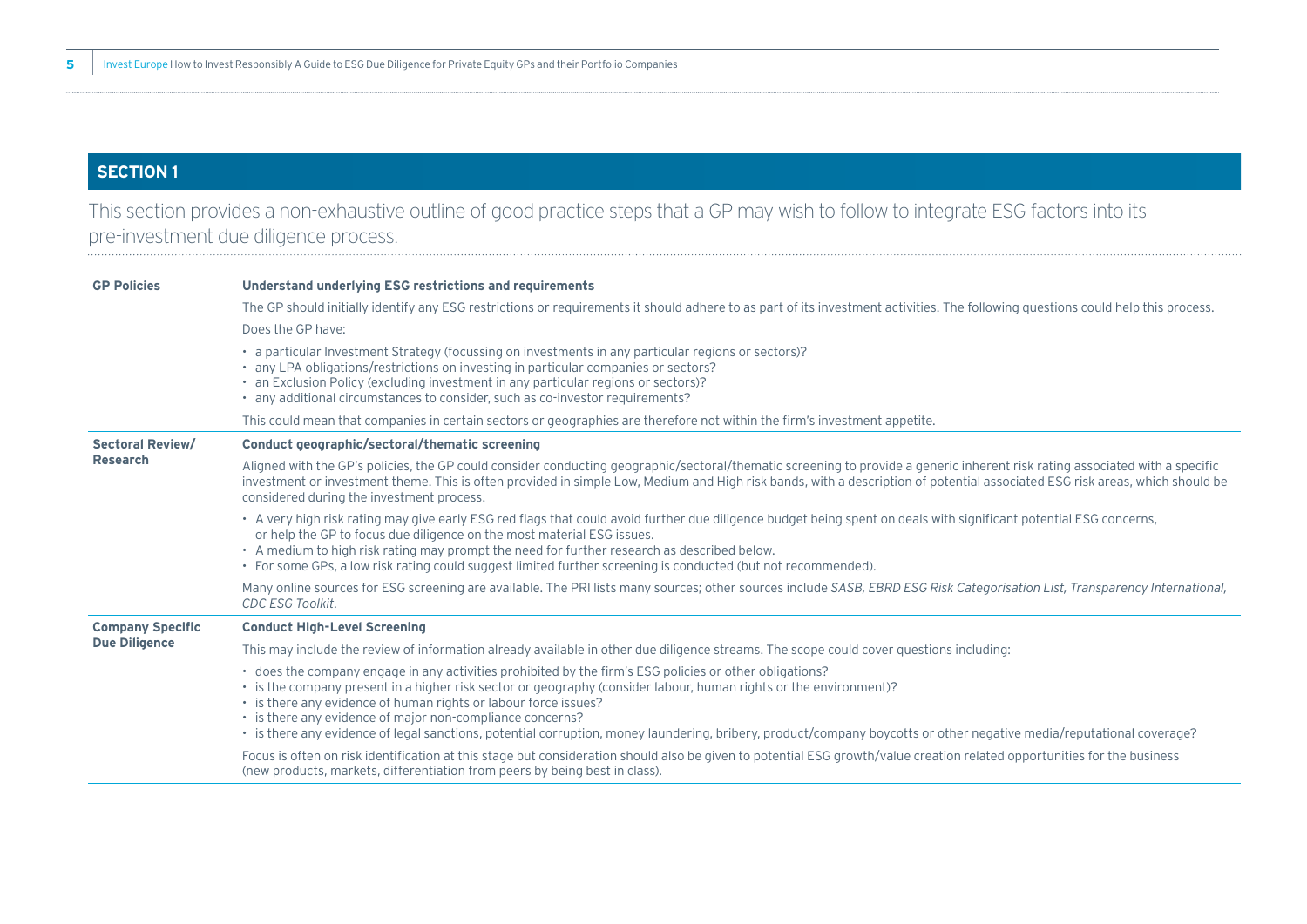| <b>Company Specific</b><br><b>Due Diligence</b><br>continued | <b>Conduct Internal or Third party Desk Top reviews</b>                                                                                                                                                                                                                                                                                                                                                                                                                                                                                                                                                                                                                                                                                                                                                                                                                                                         |  |  |
|--------------------------------------------------------------|-----------------------------------------------------------------------------------------------------------------------------------------------------------------------------------------------------------------------------------------------------------------------------------------------------------------------------------------------------------------------------------------------------------------------------------------------------------------------------------------------------------------------------------------------------------------------------------------------------------------------------------------------------------------------------------------------------------------------------------------------------------------------------------------------------------------------------------------------------------------------------------------------------------------|--|--|
|                                                              | These screens may be covered by in-house ESG resources (if available) or third party online screening tools. The screens should identify if there are any activities that<br>raise or lower the inherent ESG risk of the target business.                                                                                                                                                                                                                                                                                                                                                                                                                                                                                                                                                                                                                                                                       |  |  |
|                                                              | Section 2 of this document provides a non-exhaustive list of topics that should be reviewed.                                                                                                                                                                                                                                                                                                                                                                                                                                                                                                                                                                                                                                                                                                                                                                                                                    |  |  |
|                                                              | <b>External ESG Due Diligence</b>                                                                                                                                                                                                                                                                                                                                                                                                                                                                                                                                                                                                                                                                                                                                                                                                                                                                               |  |  |
|                                                              | The GP could consider conducting external Due Diligence based on the level of inherent risk of the target business and consequent financial materiality of ESG risks to the<br>transaction. Findings from ESG due diligence may also provide useful information on how a target company performs relative to its peers. Recommendations to make this<br>process easier include:                                                                                                                                                                                                                                                                                                                                                                                                                                                                                                                                 |  |  |
|                                                              | • to maintain a list of preferred and approved external ESG advisers<br>• to ensure a clear scope of work and fee estimate is in place (including desk top review or site visit strategy)<br>• to consider when to conduct ESG due diligence. Many firms do this at exclusivity stage; however, this may miss the opportunity of identifying potential red flag ESG issues<br>early in the deal process. Some GPs, particularly in competitive transactions in higher risk industries, choose to phase ESG due diligence to mirror the bidding rounds and<br>access to management. This can provide the investment teams with relevant information to inform bids earlier in the process, control fees, and improve the coordination<br>with the vendor and their advisers.<br>• to ensure key ESG findings are clearly documented so they can be followed up as part of any post-acquisition review processes. |  |  |
| Investment                                                   | Incorporate ESG findings into the investment recommendation                                                                                                                                                                                                                                                                                                                                                                                                                                                                                                                                                                                                                                                                                                                                                                                                                                                     |  |  |
| <b>Recommendation</b>                                        | The GP could include:                                                                                                                                                                                                                                                                                                                                                                                                                                                                                                                                                                                                                                                                                                                                                                                                                                                                                           |  |  |
|                                                              | • an ESG summary in investment committee discussions<br>• key ESG findings from due diligence in the investment papers.                                                                                                                                                                                                                                                                                                                                                                                                                                                                                                                                                                                                                                                                                                                                                                                         |  |  |
| <b>Final Investment</b>                                      | Address ESG findings in the post-investment decision process                                                                                                                                                                                                                                                                                                                                                                                                                                                                                                                                                                                                                                                                                                                                                                                                                                                    |  |  |
| <b>Decision</b>                                              | If a positive investment decision is made, the GP should:                                                                                                                                                                                                                                                                                                                                                                                                                                                                                                                                                                                                                                                                                                                                                                                                                                                       |  |  |
|                                                              | . ensure that an ESG summary is included in investment committee and GP/Fund Board papers<br>• ensure key ESG findings from due diligence have been adequately addressed in the contractual arrangements<br>• integrate ESG clauses into investment agreements.                                                                                                                                                                                                                                                                                                                                                                                                                                                                                                                                                                                                                                                 |  |  |
|                                                              | Develop an ESG programme post-acquisition                                                                                                                                                                                                                                                                                                                                                                                                                                                                                                                                                                                                                                                                                                                                                                                                                                                                       |  |  |
|                                                              | The GP could incorporate initial ESG actions into a post-investment programme. This could include:                                                                                                                                                                                                                                                                                                                                                                                                                                                                                                                                                                                                                                                                                                                                                                                                              |  |  |
|                                                              | • sharing the GP's ESG objectives, policies and practices with the portfolio company<br>• seeking formal commitment from the portfolio company by incorporating ESG issues into the deal documents (e.g. SPA/shareholder agreement or other)<br>• collaborating with the portfolio company to draft a 100-day plan to address identified ESG risks and opportunities, and/or<br>$\bullet$ formulating a roadman with a 3-5 year horizon with clear process henchmarks                                                                                                                                                                                                                                                                                                                                                                                                                                           |  |  |

• formulating a roadmap with a 3-5 year horizon with clear process benchmarks.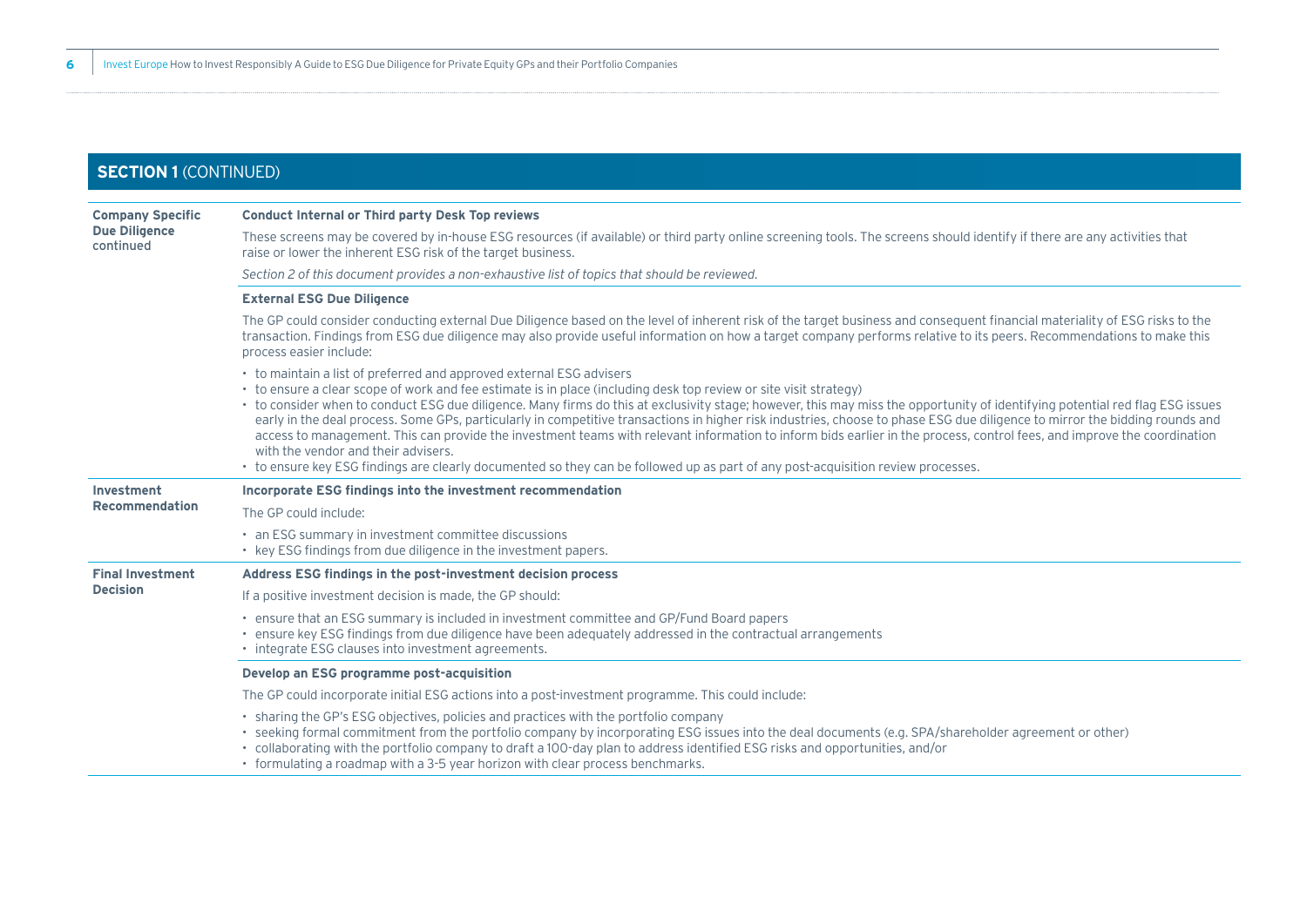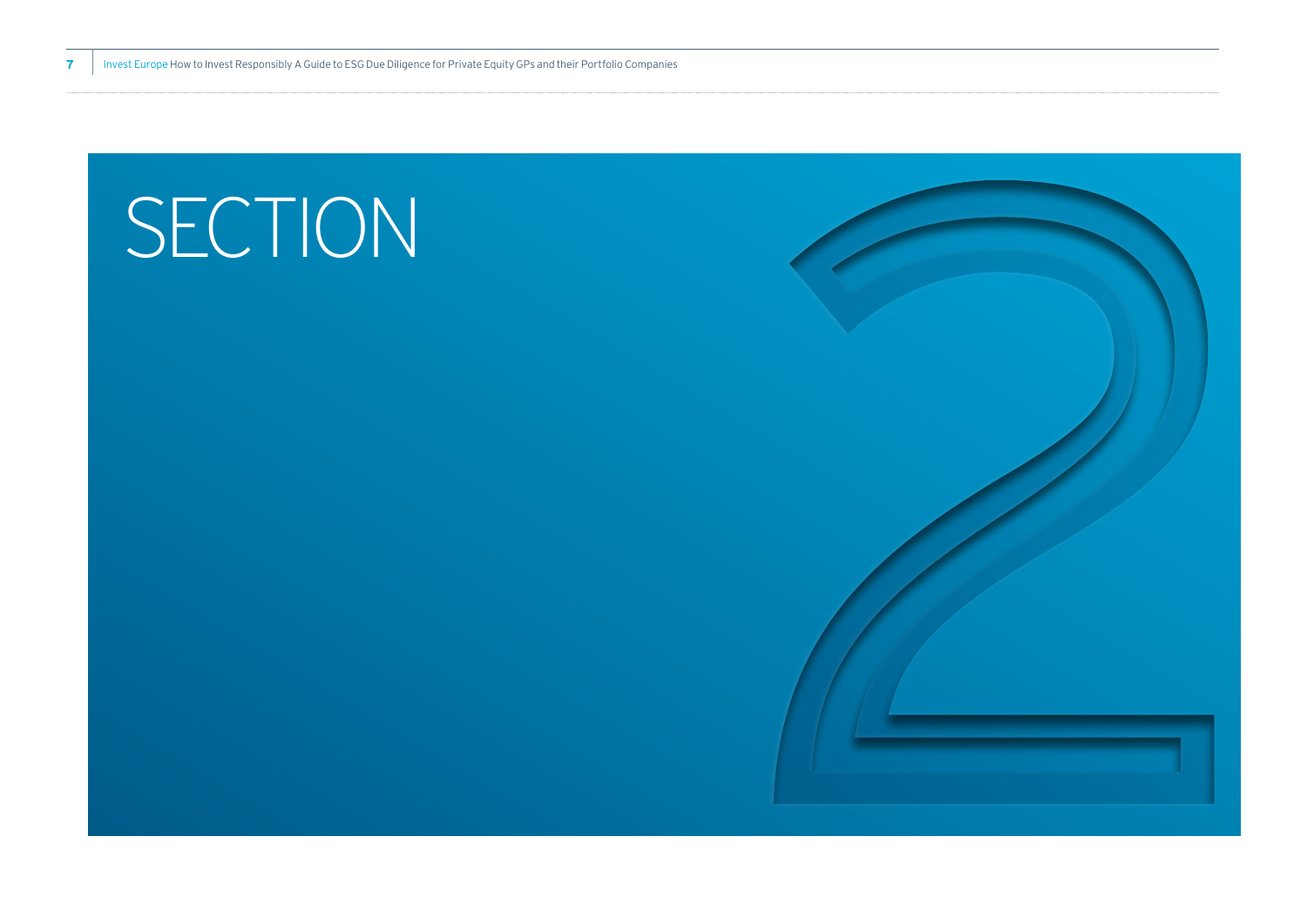### **SECTION 2**

This section provides a non-exhaustive outline of suggested good practice steps to support GPs and management teams integrate ESG into portfolio company operations and monitoring and reporting processes.

| <b>ESG engagement</b>                                 | • As soon as is practically possible, ideally as part of the 100-day plan or equivalent, portfolio company senior management should be engaged on ESG. This engagement<br>could also include the investment team, portfolio company individuals responsible for ESG, and any external ESG resources, e.g. consultants.<br>• Any issues identified during due diligence that have not already been addressed should be factored into early action planning, with progress tracked.<br>• Depending on the level of ESG information disclosed during due diligence, the GP may want to conduct a more detailed ESG review to determine/verify the status of<br>policy implementation at the company level and to determine what improvement actions, if any, are required.                    |
|-------------------------------------------------------|--------------------------------------------------------------------------------------------------------------------------------------------------------------------------------------------------------------------------------------------------------------------------------------------------------------------------------------------------------------------------------------------------------------------------------------------------------------------------------------------------------------------------------------------------------------------------------------------------------------------------------------------------------------------------------------------------------------------------------------------------------------------------------------------|
| <b>ESG governance</b><br>check                        | • The GP and portfolio company Board should agree who is responsible for ESG at the portfolio company Board level. The Board should have overall responsibility.<br>• As good practice and depending on the ESG risk profile of the company, the portfolio company should consider assigning day-to-day responsibility for ESG matters<br>to a nominated individual.<br>• The GP should continue to provide support and guidance to management (e.g. through dedicated GP-level ESG resources, a GP Board representative and deal<br>team members).                                                                                                                                                                                                                                        |
| Assess portfolio<br>company ESG<br>management systems | • The portfolio company should establish an appropriate ESG management system, which could include:<br>$-$ ESG-related policies<br>- ESG materiality risk assessment (value protection/value creation)<br>- portfolio company level objectives and targets<br>- appropriate oversight and resources<br>- training programme<br>- monitoring process (to include KPIs)<br>- formal ESG management system certifications, e.g. ISO 45001 for Occupational Health and Safety, ISO 14001 for Environmental Management, ISO 27001 for<br><b>Information Security</b><br>- routine and incident-driven reporting (to the Board, external reporting requirements and all other key stakeholders).                                                                                                 |
|                                                       | As appropriate, the portfolio company should provide assurances to the GP that it has implemented and maintains an effective ESG management system.                                                                                                                                                                                                                                                                                                                                                                                                                                                                                                                                                                                                                                        |
| <b>Consider initial key</b><br><b>ESG initiatives</b> | • As part of the implementation of the ESG management system, the GP should work with the portfolio company to identify company/sector specific risk management and<br>value creation initiatives.<br>• The initial focus could be to identify and address quick wins (e.g. operational efficiencies) or red flags from due diligence.                                                                                                                                                                                                                                                                                                                                                                                                                                                     |
| <b>Monitoring</b>                                     | • The GP should establish appropriate monitoring processes to ensure ESG risks and opportunities are being appropriately managed.<br>• Monitoring should be regular and focus on relevant material KPIs. It should also track progress regarding risk management and value creation initiatives. Results should<br>be reported to the Board as appropriate.<br>• To the extent possible, monitoring should consider the environmental and social benefits of key ESG initiatives, and business impact, e.g. costs saved, staff retention and<br>absenteeism, improved revenues, etc.<br>• The GP should ensure that ESG due diligence processes are applied to expansion/bolt-on acquisitions, including where acquisitions are being managed by the portfolio<br>company management team. |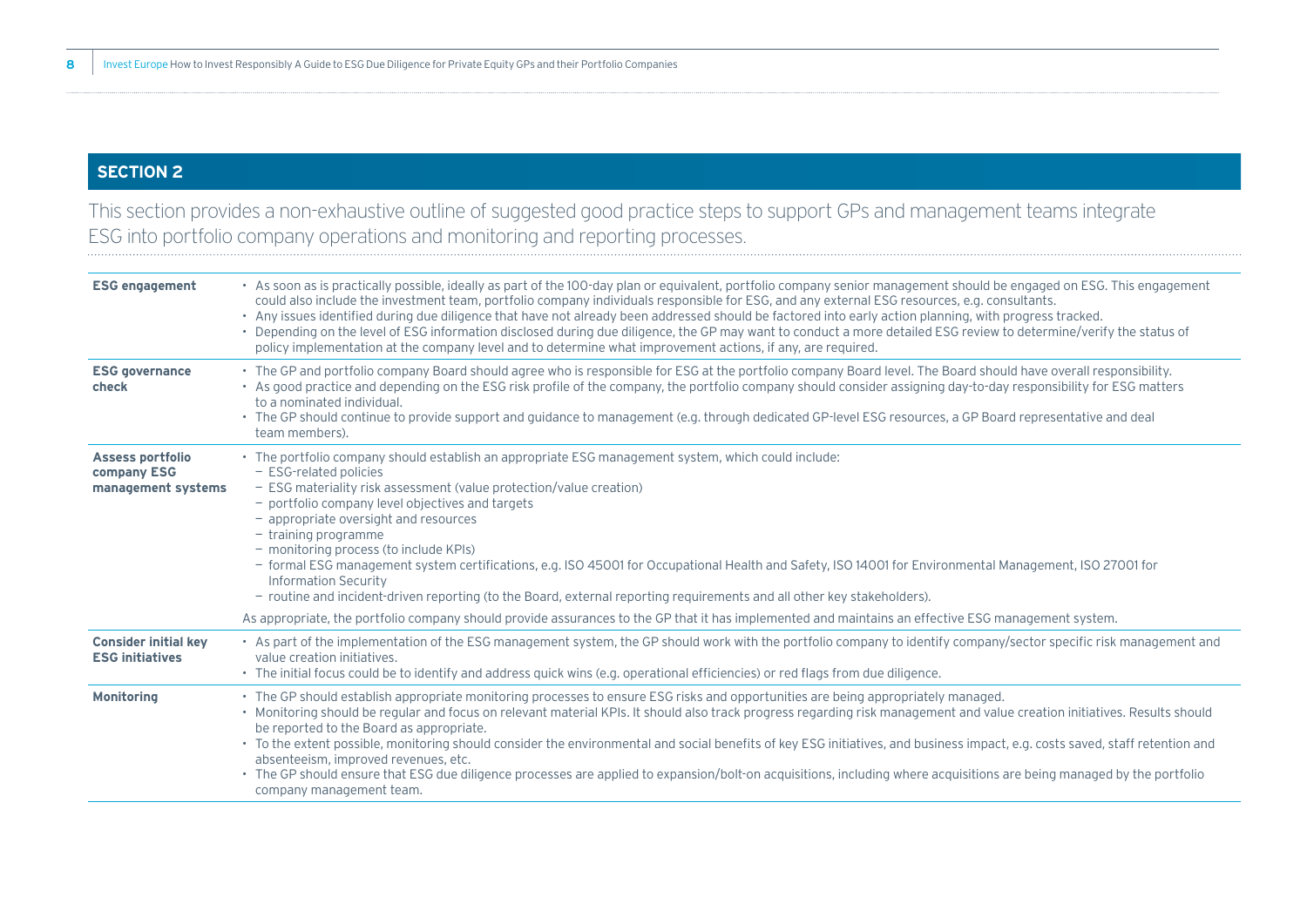| <b>Consider establishing</b><br>reporting<br>requirements<br>(including incidents)<br>to the GP | • The GP should agree a process for reporting ESG performance at the company level, to the GP and to any other relevant stakeholders (employees, customers, investors,<br>regulators, etc.) as reguired.<br>• This should include reporting of ESG incidents to the company board and GP (frequency and type of incidents to be reported to be agreed between the GP and the<br>portfolio management team). Managing the reputational impact of incidents is important, as financially immaterial risks can escalate and have material consequences<br>if not appropriately handled from a communications perspective.<br>• The GP should agree with the portfolio company when particular incidents require immediate escalation (e.g. a fatality).<br>• A process to respond to, investigate and to learn from material incidents, accidents or events should also be implemented. |
|-------------------------------------------------------------------------------------------------|--------------------------------------------------------------------------------------------------------------------------------------------------------------------------------------------------------------------------------------------------------------------------------------------------------------------------------------------------------------------------------------------------------------------------------------------------------------------------------------------------------------------------------------------------------------------------------------------------------------------------------------------------------------------------------------------------------------------------------------------------------------------------------------------------------------------------------------------------------------------------------------|
| <b>Pre-exit</b><br><b>considerations</b>                                                        | The GP should:<br>• assess how ESG has created value throughout the holding period<br>• consider what level of ESG reporting may be required to support the exit process. The level of disclosures will be dependent on the type of exit (i.e. IPO, trade sale,<br>secondary buyout, carve out, etc.)<br>• consider the need for ESG advisers to support the preparation for sale and undertaking appropriate ESG vendor due diligence.                                                                                                                                                                                                                                                                                                                                                                                                                                              |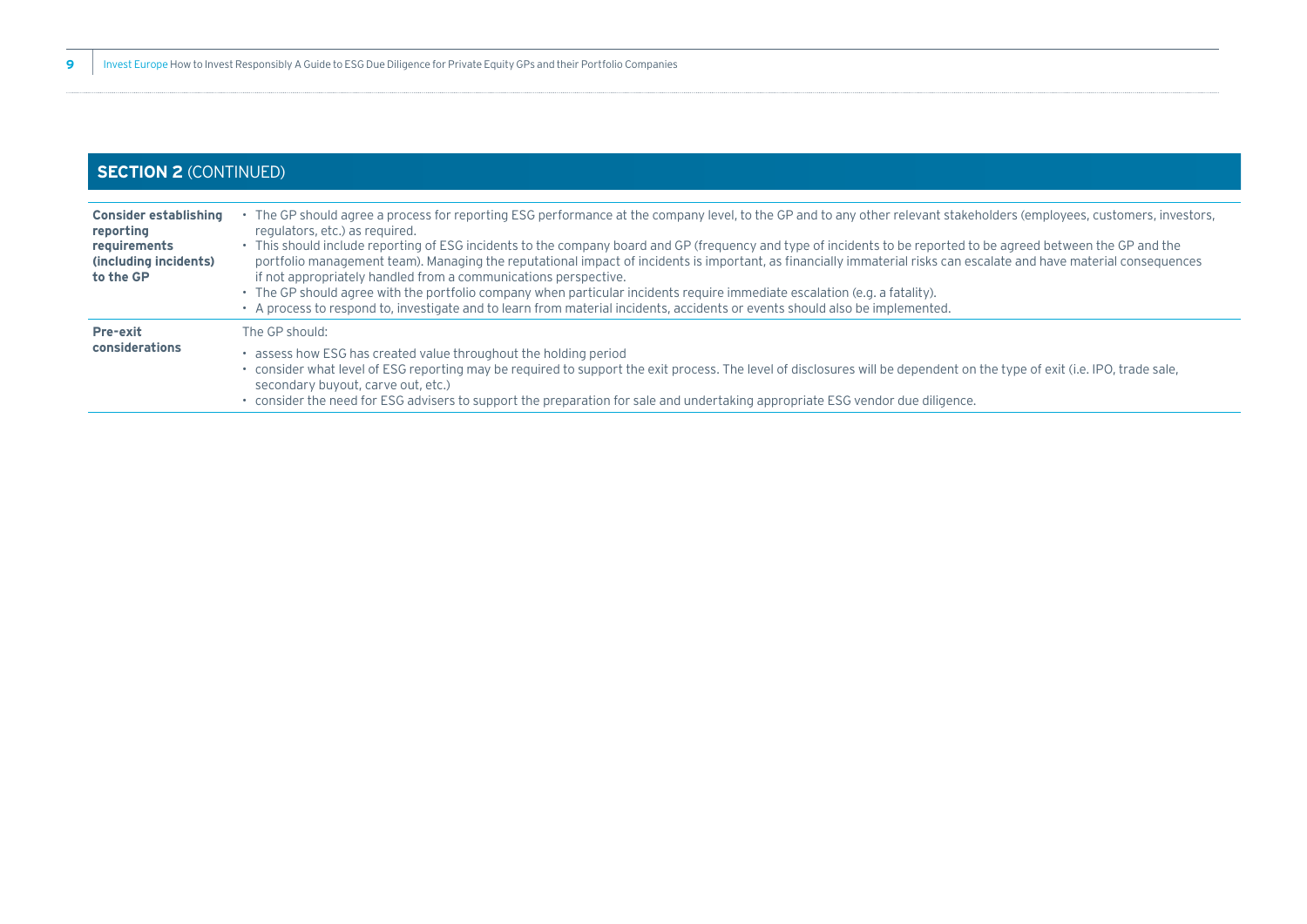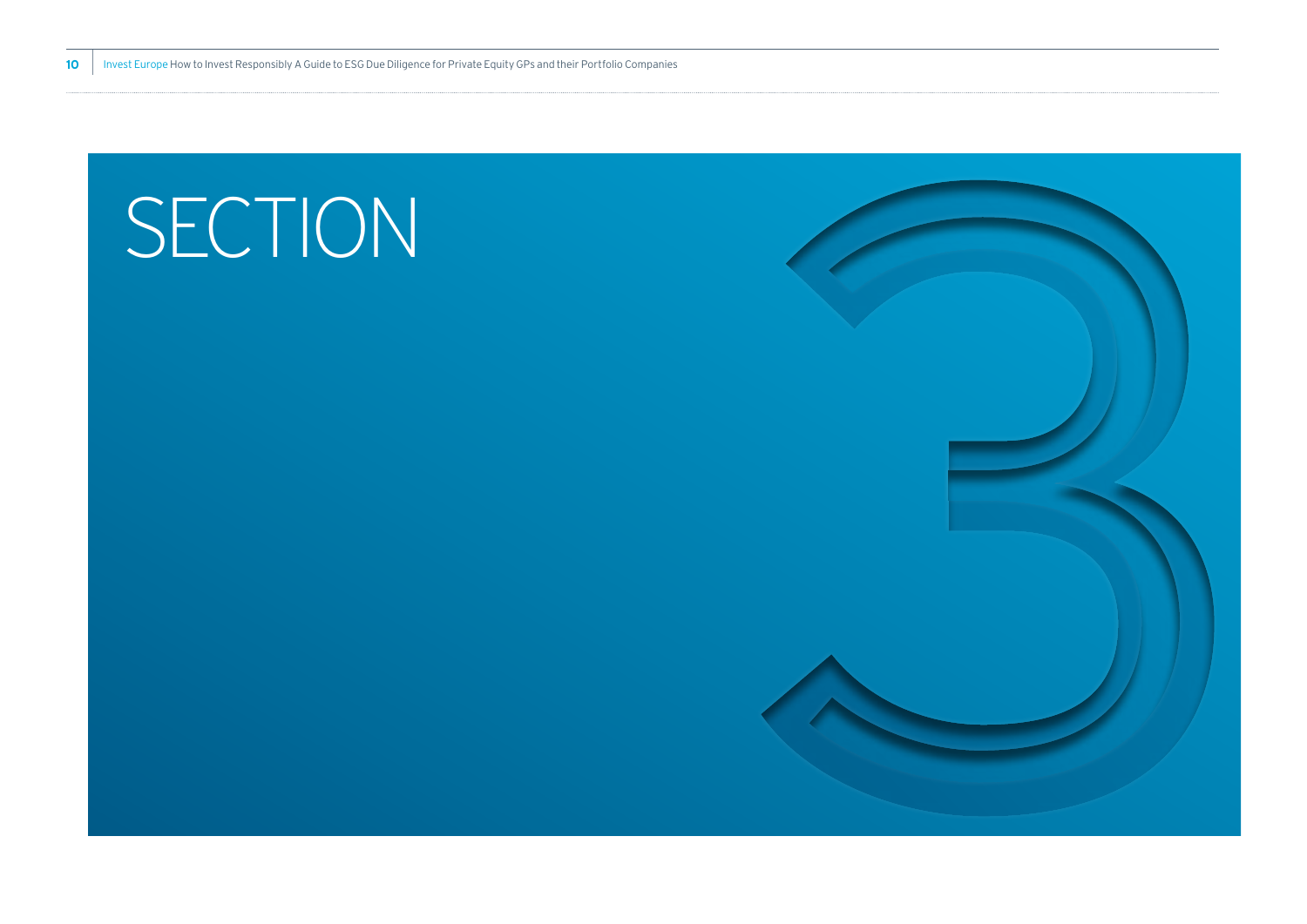### **SECTION 3**

Detailed below is a list of non-exhaustive ESG questions covering common themes across the ESG agenda. These questions can be used either pre- or post-investment to facilitate the identification of potential material risks and opportunities at a portfolio company and provide a useful prompt to determine what action is required to ensure appropriate ESG policies, processes and reporting systems are implemented and maintained. Dependent on the nature of the issue identified and the level of internal ESG expertise, the assessment of a particular ESG topic may require further technical support from an external adviser.

Please note that, given the diversity in the use of ESG-related terms across portfolio companies, for the purposes of this DDQ the term "ESG" shall be considered as overlapping with Corporate (Social) Responsibility (CSR)/sustainability/governance. Furthermore, it is important to recognise that a company may not have an "ESG" policy in place but may have certain policies (environmental/waste/HR/ EHS/Code of Conduct, etc.) that do address relevant ESG aspects.

In addition, please note that the ESG profile of a company will vary dependent on its individual circumstances (e.g. nature of operations), its geographical footprint and the sector it operates in. Therefore, ESG assessments should be tailored to the individual company and not all questions listed below may be relevant or cover all of the inherent risks and opportunities of that company.

The questions below have also been cross-referenced to the PRI's "[ESG Monitoring, Reporting and Dialogue in Private Equity](https://www.unpri.org/private-equity/esg-monitoring-reporting-and-dialogue-in-private-equity/3295.article)" (2018) for consistency.

**Additional information:** Space to upload documents or to provide links to further information as appropriate.

**Other potential sources of ESG information:** Information relevant to ESG issues can often be obtained from other due diligence workstreams and departments. This column suggests where information relevant to the question may be found, or where ESG information can be corroborated (in addition to the standalone ESG report(s)).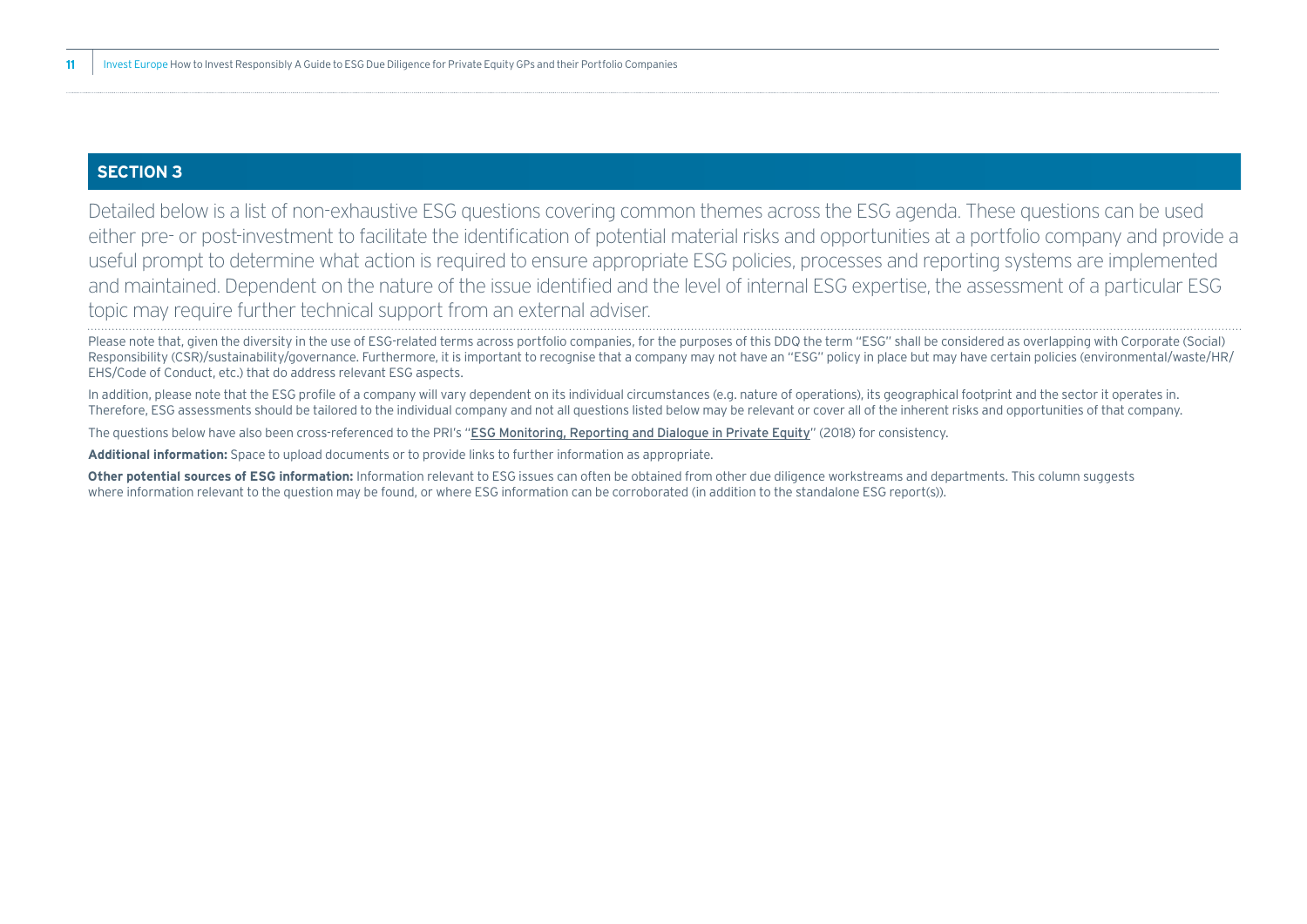|                          |                                                                                                                                                                                                                                                             | Additional<br>information | Other potential<br>sources of ESG<br>information |
|--------------------------|-------------------------------------------------------------------------------------------------------------------------------------------------------------------------------------------------------------------------------------------------------------|---------------------------|--------------------------------------------------|
| <b>GENERAL</b>           |                                                                                                                                                                                                                                                             |                           |                                                  |
| <b>Business overview</b> | Please describe the geographical location/key countries the company operates in.<br>Please provide details of operations in emerging markets. The answers will help to<br>support the assessment of the inherent ESG risk profile.                          |                           | Commercial                                       |
|                          | Please describe the type of operations associated with the company (e.g. office,<br>manufacturing/production, warehousing, logistics, etc.).                                                                                                                |                           | Commercial                                       |
|                          | Please list the countries the company's key suppliers/distributors operate in.                                                                                                                                                                              |                           | Commercial                                       |
|                          | Please provide details of the total number of employees (split by permanent/full-time<br>equivalent (FTEs) and part-time). If the company's operations use a significant number of<br>contractors, please also provide a breakdown.                         |                           | Commercial                                       |
|                          | What does the company consider to be the material risks and opportunities in relation to<br>ESG for the business? This should reflect the organisation's significant economic,<br>environmental and social impacts.                                         |                           | Commercial                                       |
|                          | What is the company's budget for ESG spend over the next 3-5 years in terms of CAPEX<br>(e.g. installation of pollution abatement equipment), OPEX (e.g. on-going air monitoring costs)<br>and contingent liabilities (e.g. contaminated land remediation)? |                           | Commercial<br>Financial                          |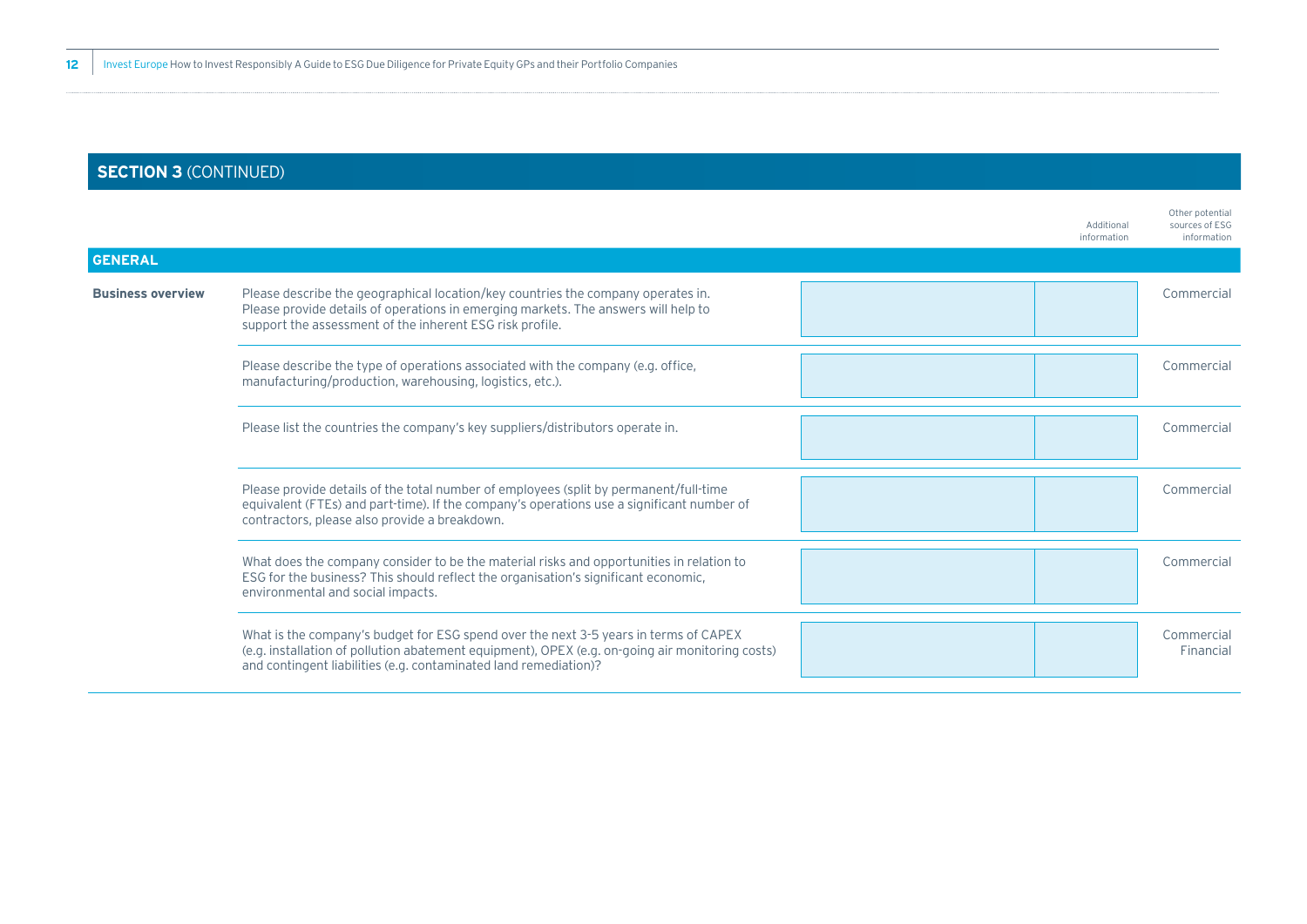|                                                    |                                                                                                                                                                                                                                                        | Additional<br>information | Other potential<br>sources of ESG<br>information |
|----------------------------------------------------|--------------------------------------------------------------------------------------------------------------------------------------------------------------------------------------------------------------------------------------------------------|---------------------------|--------------------------------------------------|
| <b>ESG/SUSTAINABILITY GOVERNANCE</b>               |                                                                                                                                                                                                                                                        |                           |                                                  |
| <b>ESG policy</b>                                  | Does the company have a separate standalone ESG policy (i.e. in addition to an environmental<br>or safety policy), which provides details of its approach and commitments to management of<br>key ESG risks and opportunities? Please provide details. |                           | Legal                                            |
|                                                    | Please describe the key commitments included within the policy (e.g. compliance with<br>regulations, continuous improvement, training, monitoring, etc.).                                                                                              |                           | Legal                                            |
| <b>Materiality</b><br>assessment                   | Please detail the process the company has been through to determine what key ESG topics<br>are relevant to the company's business and have therefore formed the basis of the<br>company's policies. What stakeholders were engaged in this process?    |                           | Commercial                                       |
| <b>Reputation risk</b><br>assessment               | Has the company conducted an ESG risk assessment of media, stakeholders and other<br>public sources external to the company?                                                                                                                           |                           | Commercial                                       |
|                                                    | Does the company have any current or pending material ESG compliance/reputational<br>risk concerns?                                                                                                                                                    |                           | Legal<br>Commercial<br><b>IT</b><br>Financial    |
| <b>Maturity of</b><br><b>ESG systems</b>           | What is management's view of the overall maturity status of its existing ESG policies,<br>processes and systems? This could be assessed using a scored scale, for example:                                                                             |                           | Legal<br>Commercial<br><b>IT</b>                 |
| and processes                                      | 1 = mature (policy, procedures and systems are coordinated centrally, are well established and<br>embedded, reviewed and continuously improved; management system certification, e.g. ISO);                                                            |                           | Technical                                        |
|                                                    | 2 = partly developed and implemented at a departmental level (developed and implemented<br>within departments but not centrally coordinated, and are not subject to regular review and<br>improvement, and not consistently applied);                  |                           |                                                  |
|                                                    | 3 = immature (no formal policies and systems in place).                                                                                                                                                                                                |                           |                                                  |
| <b>Resources (roles &amp;</b><br>responsibilities) | Has the company assigned a designated point person for day-to-day ESG matters?<br>Please provide details.                                                                                                                                              |                           | Commercial<br>Legal                              |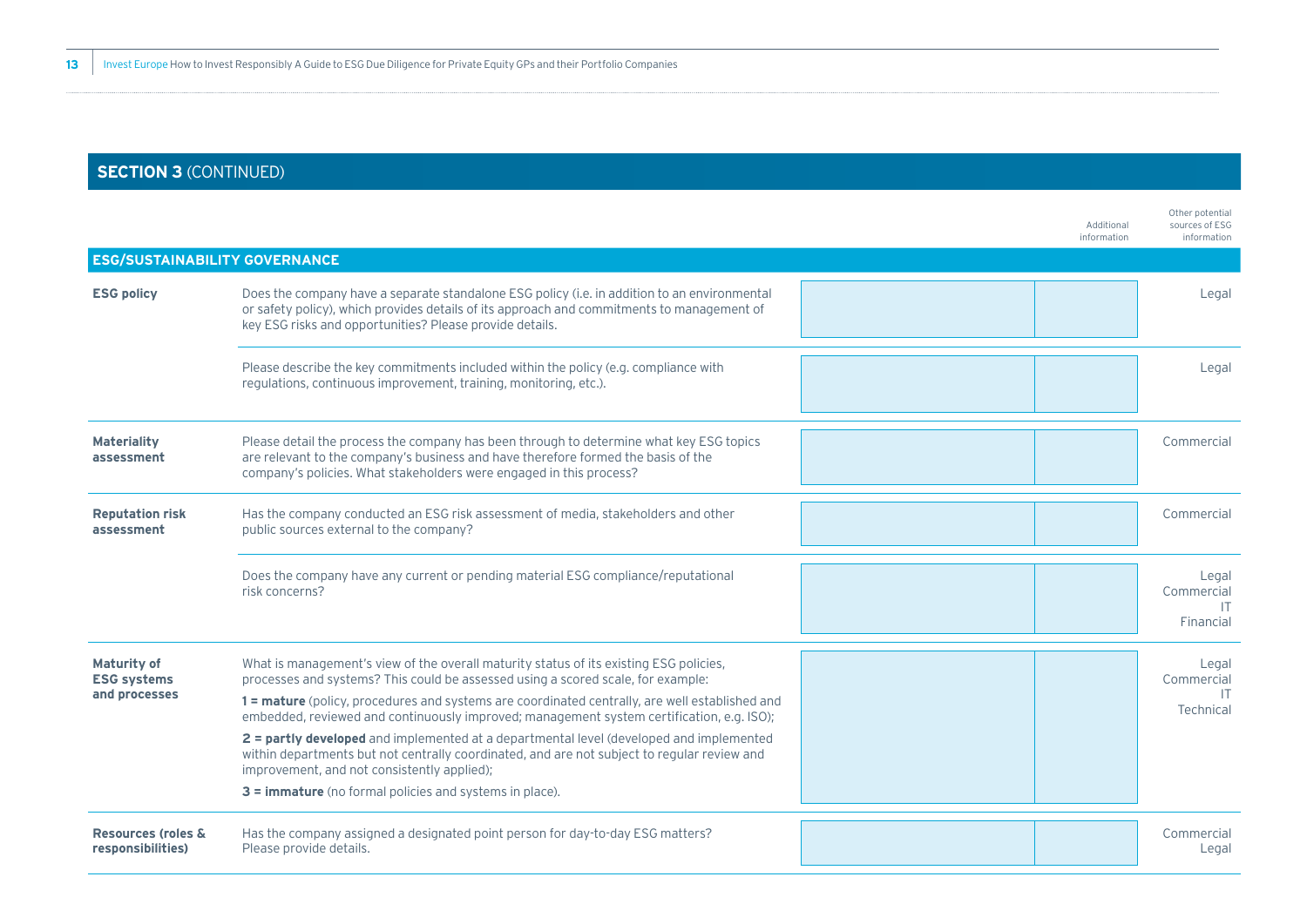|                                                     |                                                                                                                                                                                                                                                                        | Additional<br>information | Other potential<br>sources of ESG<br>information |
|-----------------------------------------------------|------------------------------------------------------------------------------------------------------------------------------------------------------------------------------------------------------------------------------------------------------------------------|---------------------------|--------------------------------------------------|
|                                                     | <b>ESG/SUSTAINABILITY GOVERNANCE (CONTINUED)</b>                                                                                                                                                                                                                       |                           |                                                  |
| <b>Governance (roles &amp;</b><br>responsibilities) | What is the company's governance around ESG matters? What is the level of the highest<br>role with responsibility for ESG matters (Board, Advisory Board, Compliance, others, )?                                                                                       |                           | Legal<br>Commercial                              |
| Competence<br>and training                          | What relevant experience/qualifications does the employee with ESG oversight have?<br>Is this person specifically trained in ESG?                                                                                                                                      |                           | Commercial                                       |
|                                                     | Does the company provide ESG training to staff? If so, please provide details of the type of<br>training, how often it takes place, and whether it includes senior management.                                                                                         |                           | Technical                                        |
| <b>ESG committee/</b><br>steering group             | Has the company established an ESG committee/steering committee to monitor performance?<br>If so, who is it chaired by and how often does it meet?                                                                                                                     |                           | Legal                                            |
| Corporate<br>risk register                          | Please summarise the key ESG issues, which are included within the corporate risk register.                                                                                                                                                                            |                           | Commercial<br>Legal                              |
| <b>ESG risk register</b>                            | Does the company have a separate ESG risk register or other method for monitoring ESG risks?<br>If yes, please provide details of key risks and control measures.                                                                                                      |                           | Commercial<br>Legal                              |
| Improvement<br>programme                            | Has the company developed an ESG improvement programme? How is this implemented?                                                                                                                                                                                       |                           | Commercial                                       |
| <b>Monitoring &amp;</b><br>reporting                | Please describe arrangements in place for monitoring and reporting ESG issues and<br>performance to senior management/the Board.                                                                                                                                       |                           | Commercial<br>Legal                              |
|                                                     | Are specific KPIs used to monitor performance? If so, please provide details of these<br>(e.g. carbon emission, safety statistics, cases of ABC). How frequently is reporting<br>undertaken and how is information collated and stored (e.g. use of IT systems, etc.)? |                           | Legal<br>Technical<br>-IT<br>Commercial          |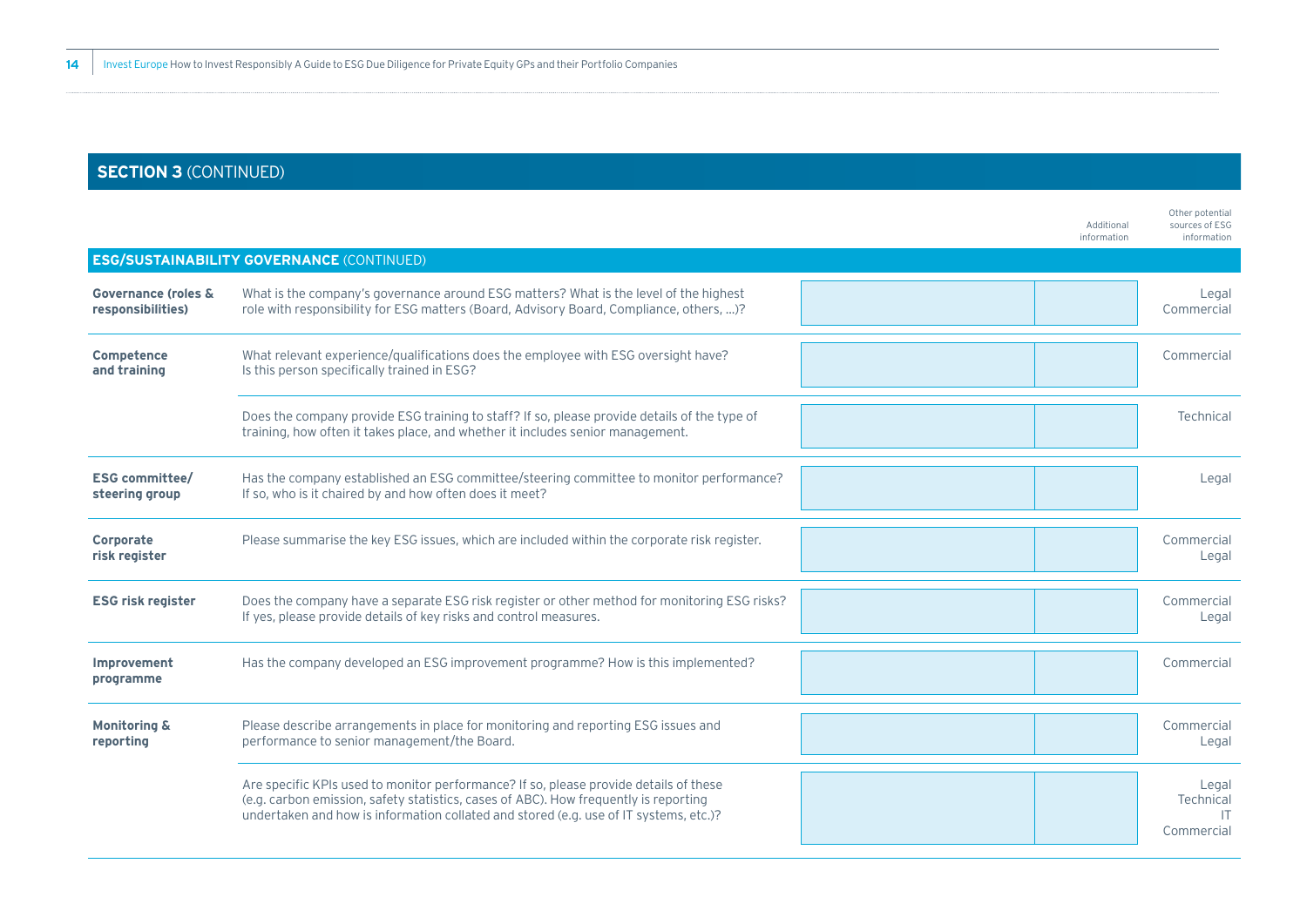|                                                                 |                                                                                                                                                                                                                                                                                                                                                                                                                                                             | Additional<br>information | Other potential<br>sources of ESG<br>information |
|-----------------------------------------------------------------|-------------------------------------------------------------------------------------------------------------------------------------------------------------------------------------------------------------------------------------------------------------------------------------------------------------------------------------------------------------------------------------------------------------------------------------------------------------|---------------------------|--------------------------------------------------|
|                                                                 | <b>ESG/SUSTAINABILITY GOVERNANCE (CONTINUED)</b>                                                                                                                                                                                                                                                                                                                                                                                                            |                           |                                                  |
| <b>Monitoring &amp;</b><br>reporting<br>continued               | Does the company publish an external ESG/CSR/Sustainability report or a designated section<br>in its annual accounts? If yes, please provide a copy. Is it aligned to any external reporting<br>standards, e.g. UN Global Compact, Global Reporting Initiative (GRI)?                                                                                                                                                                                       |                           | Legal<br>Financial                               |
|                                                                 | Is the company required by regulation to publish a sustainability report (e.g. EU Non-Financial<br>Reporting Directive)?                                                                                                                                                                                                                                                                                                                                    |                           | Legal                                            |
| <b>ESG audit</b><br>and review                                  | Are ESG policies, processes and systems reviewed/audited either internally or externally<br>on a regular basis and are the results reported back to the Board? If yes, please provide details<br>of the types/frequency of these audits, who they are conducted by and key issues identified in<br>the last audit. Examples of topics that could be subject to audit are anti-bribery and corruption<br>controls, and health and safety management systems. |                           | Legal<br>Financial<br>Technical                  |
| <b>Memberships</b>                                              | Is the company a member of, or signatory to, any external initiatives relevant to the<br>management of ESG issues? Examples include the United Nations Global Compact and<br>CDP (formerly known as the Carbon Disclosure Project).                                                                                                                                                                                                                         |                           | Legal<br>Technical                               |
| <b>Standards and</b><br>certifications                          | Please provide details of any additional ESG relevant standards applied and certifications<br>held, such as the application of the IFC Environmental, Health and Safety Guidelines;<br>International Labour Standards; G4 Sustainability Reporting Guidelines.                                                                                                                                                                                              |                           | Legal<br>Technical                               |
| <b>Policy engagement</b><br>transparency                        | Does the company carry out policy lobbying on ESG matters? If so, describe the policy<br>position and institutions being targeted.                                                                                                                                                                                                                                                                                                                          |                           | Legal                                            |
| <b>Sustainable</b><br><b>Development</b><br><b>Goals (SDGs)</b> | Is the company aware of the SDGs? If so, has it taken any steps to integrate them into its<br>business strategy and/or do its products or services contribute to them?                                                                                                                                                                                                                                                                                      |                           | Commercial<br>Technical                          |
| <b>ESG benefits</b>                                             | Has the company experienced any business benefits from its ESG initiatives? For example,<br>winning new customer contracts, additional revenues from sustainable products, etc.                                                                                                                                                                                                                                                                             |                           | Commercial<br>Financial<br>Technical             |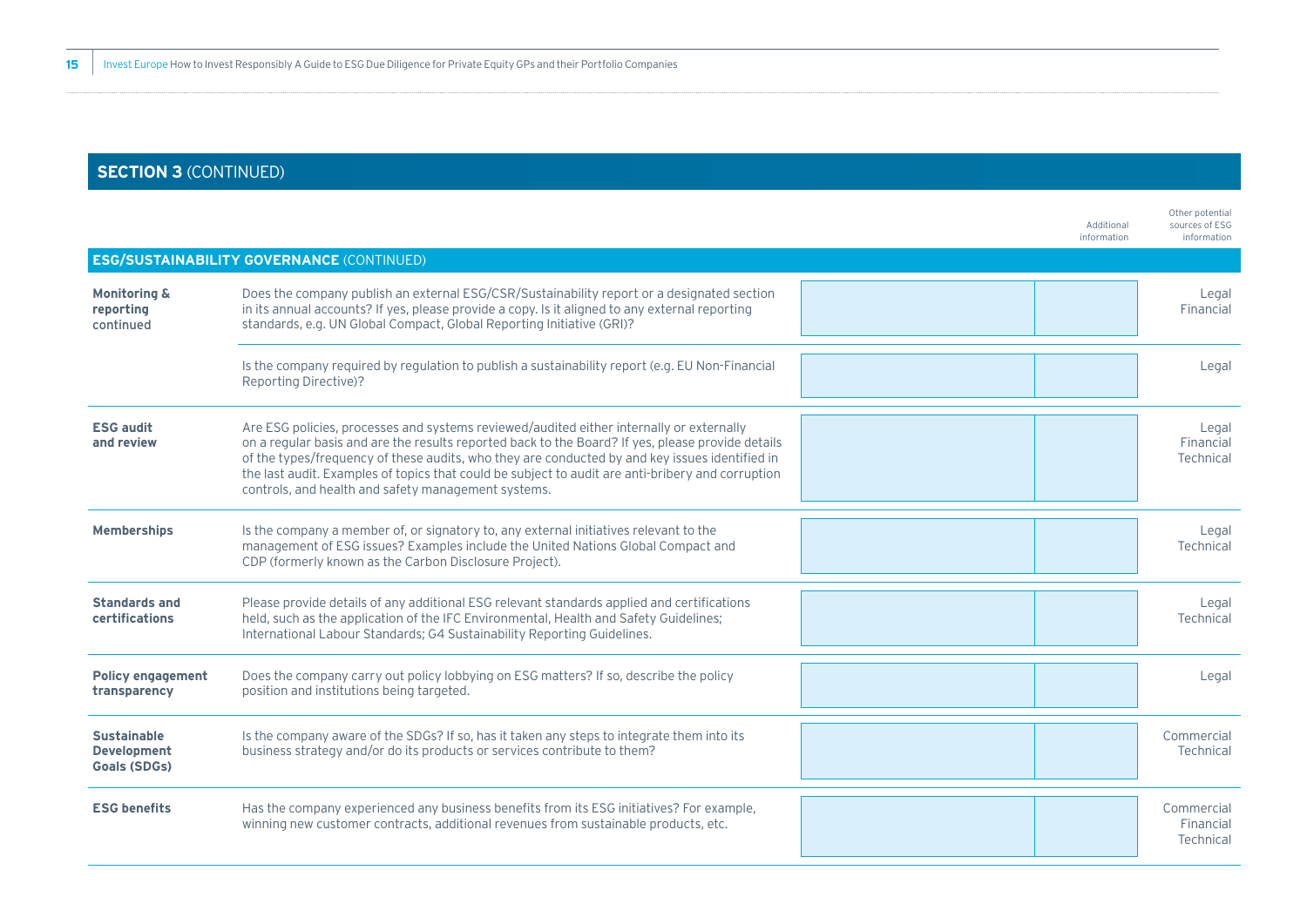|                                                     |                                                                                                                                                                                                                                                                                                                                                                | Additional<br>information | Other potential<br>sources of ESG<br>information |
|-----------------------------------------------------|----------------------------------------------------------------------------------------------------------------------------------------------------------------------------------------------------------------------------------------------------------------------------------------------------------------------------------------------------------------|---------------------------|--------------------------------------------------|
| <b>ENVIRONMENT</b>                                  |                                                                                                                                                                                                                                                                                                                                                                |                           |                                                  |
| Environmental<br>policy                             | Does the company have an environmental policy, which sets out clear commitments and<br>targets to improve the company's environmental footprint? Does this also cover climate<br>change issues that could be relevant to the company? Please provide details and indicate<br>who in the organisation signs off the policy, e.g. CEO or equivalent.             |                           | Legal<br>Technical                               |
|                                                     | When was the policy last updated? How often is the policy reviewed and updated?                                                                                                                                                                                                                                                                                |                           | Legal<br>Technical                               |
| <b>Risk &amp; opportunity</b><br>assessment         | Has an environmental risk and opportunity assessment of the company's activities been<br>completed? If yes, please provide details of the key risk(s)/opportunities, control measure(s)<br>and improvements.                                                                                                                                                   |                           | Commercial                                       |
| Organisational<br>arrangements/<br><b>resources</b> | Please provide details of who is responsible for environmental management on a day-to-day<br>basis, including key roles and responsibilities, if different from the above (e.g. Board member<br>responsibility, ESG/Sustainability manager).                                                                                                                   |                           | Legal<br>Technical                               |
|                                                     | Does the company regularly engage third-party specialists to help it manage its environmental<br>(broader sustainability) requirements and performance? How are these contractors selected?                                                                                                                                                                    |                           | Technical                                        |
| <b>Training</b>                                     | Please provide detail of any environmental induction/training provided to staff and<br>senior management.                                                                                                                                                                                                                                                      |                           | Legal                                            |
| Certification/<br>standards                         | Has the company implemented an environmental management system to manage<br>environmental matters and has this been externally certified, e.g. to ISO 14001 or an<br>equivalent standard?                                                                                                                                                                      |                           | Technical<br>Commercial                          |
| Environmental<br>improvements                       | Please provide details of any significant projects/initiatives that have been implemented to<br>improve environmental performance/standards/compliance at the company (for example,<br>waste/energy projects that have resulted in carbon/consumption reductions, as well as<br>cost savings, and enhanced communications to improve environmental awareness). |                           | Technical<br>Commercial                          |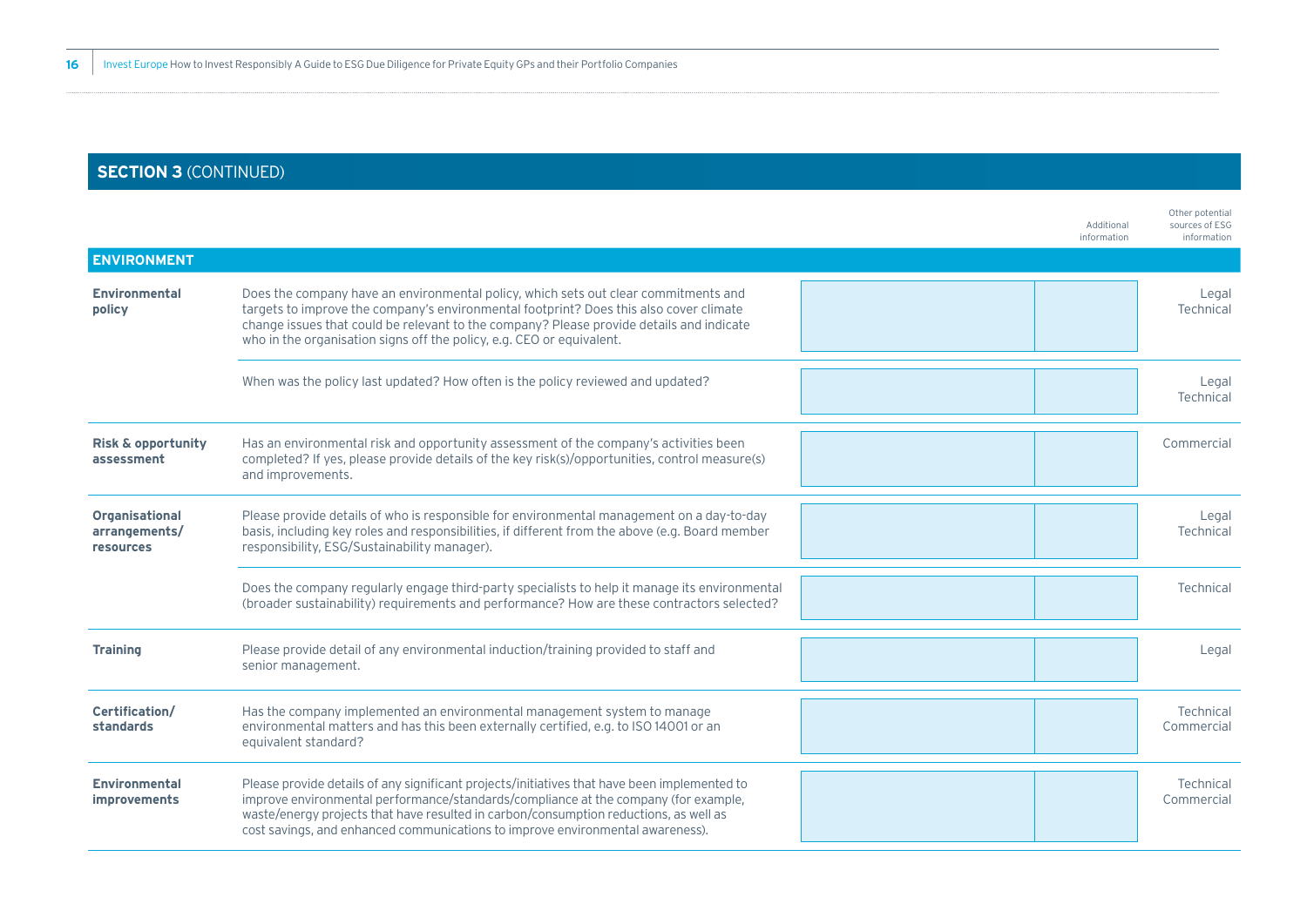|                                                  |                                                                                                                                                                                                                                                                                                                                                               | Additional<br>information | Other potential<br>sources of ESG<br>information |
|--------------------------------------------------|---------------------------------------------------------------------------------------------------------------------------------------------------------------------------------------------------------------------------------------------------------------------------------------------------------------------------------------------------------------|---------------------------|--------------------------------------------------|
| <b>ENVIRONMENT</b> (CONTINUED)                   |                                                                                                                                                                                                                                                                                                                                                               |                           |                                                  |
| Permits/licences/<br>consents                    | Please confirm that the company is fully compliant with all relevant environmental permits/<br>licences/consents and that there have been no material regulatory issues/cases of<br>non-compliance/enforcement action in the last three years.                                                                                                                |                           | Legal<br>Technical                               |
| <b>Environmental</b><br>permits                  | Please provide a list of the key environmental permits/licences/consents, which the<br>company is required to comply with, and provide an overview of what data is collected<br>to evidence compliance.                                                                                                                                                       |                           | Legal<br>Technical                               |
| Incidents/<br>breaches                           | Please provide details of any serious environmental incidents/regulatory breaches in the<br>last three years. Please provide details of the nature of the incident, what improvements were<br>made/lessons learnt and whether there was any regulatory action (enforcement/prosecution/<br>quantity of fine).                                                 |                           | Legal<br>Commercial                              |
| <b>Emergency</b><br>preparedness<br>and response | Please provide details of what arrangements are in place to respond to/manage any<br>environmental and safety incidents, such as oil/chemical spills, gas leak/explosive atmospheres<br>and other environmental nuisances. Please indicate whether scenario testing is undertaken as<br>part of these and if environmental insurance cover is in place.       |                           | Legal<br>Technical                               |
| Carbon emissions/<br>climate change              | Does the company have a climate risk policy (i.e. a policy addressing risks associated with the<br>transition to a low carbon economy/physical climate change risks)? If yes, please provide a<br>summary of the key commitments and requirements.                                                                                                            |                           | Legal                                            |
|                                                  | Has the company considered the TCFD (Financial Stability Board's Task Force on Climate-related<br>Financial Disclosures) recommendations on climate-related disclosures? If so, please provide a<br>summary of the action taken and subsequent outputs.                                                                                                       |                           | Commercial<br>Financial                          |
|                                                  | Does the company monitor and report its carbon footprint and/or other greenhouse gas<br>(GHG) emissions such as methane, nitrous oxide, etc.? Is the company legally required to do<br>so and how is this done? Investors are also encouraged to consider the IIGCC/PRI "A Guide<br>on Climate Change for PE Investors" when assessing climate change issues. |                           | Legal<br>Technical                               |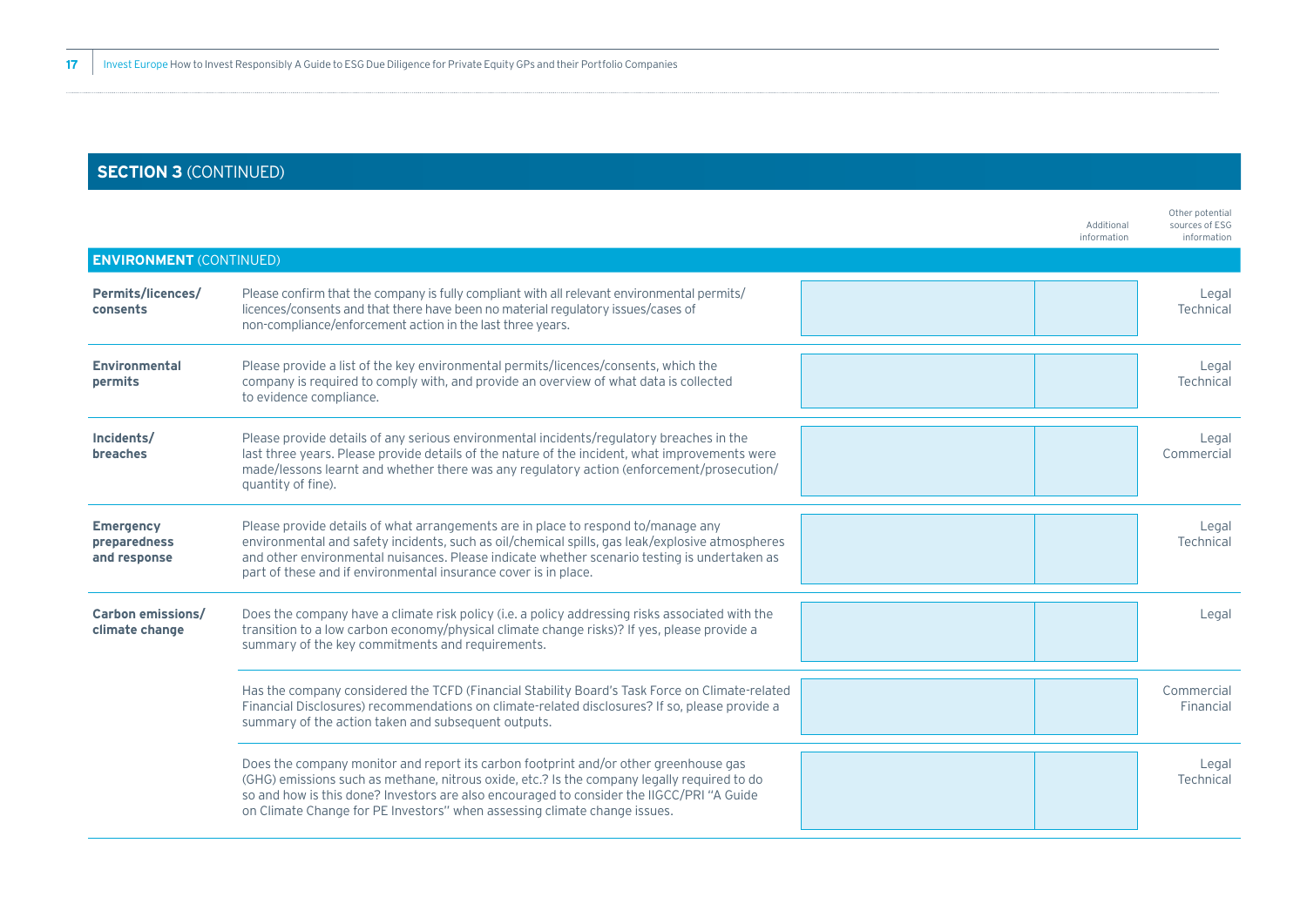|                                                  |                                                                                                                                                                                                                                                                                                                                                                                                                                                                                                                                                    | Other potential<br>Additional<br>sources of ESG<br>information<br>information |
|--------------------------------------------------|----------------------------------------------------------------------------------------------------------------------------------------------------------------------------------------------------------------------------------------------------------------------------------------------------------------------------------------------------------------------------------------------------------------------------------------------------------------------------------------------------------------------------------------------------|-------------------------------------------------------------------------------|
| <b>ENVIRONMENT</b> (CONTINUED)                   |                                                                                                                                                                                                                                                                                                                                                                                                                                                                                                                                                    |                                                                               |
| Carbon emissions/<br>climate change<br>continued | Has the company conducted a climate change assessment to identify the risks and<br>opportunities it faces arising from the transition to a low carbon economy (e.g. current/evolving<br>climate change regulation, changes in market preferences) and/or physical changes brought<br>about by climate change (e.g. increased flooding, drought or other severe weather events),<br>for example, business or supply/value chain disruption or damage to assets and production?<br>If yes, please provide key outcomes/actions from the assessments. | Commercial<br>Technical                                                       |
|                                                  | Has the company implemented any measures to reduce carbon/GHG emissions and/or<br>mitigate material climate change impacts? If yes, please provide details of the measures/<br>mitigating controls.                                                                                                                                                                                                                                                                                                                                                | Technical                                                                     |
| <b>Resource</b><br>efficiency/<br>management     | What are the company's primary energy (e.g. gas, coal, diesel, heating oil, electricity) and<br>water sources (river/lake or groundwater extraction, public mains) and what initiatives/plans<br>(if any) have been put in place to monitor, reduce consumption and improve efficiencies?                                                                                                                                                                                                                                                          | Commercial<br>Technical                                                       |
|                                                  | Has management considered the opportunities to generate its own sources of energy/power<br>at its sites? If so, please provide details of the source of energy (e.g. solar, wind) and associated<br>energy, carbon and cost savings.                                                                                                                                                                                                                                                                                                               | Technical                                                                     |
|                                                  | Please provide details of key findings/recommendations from any resource efficiency<br>(e.g. energy, waste, water) audits completed within the last three years. Please summarise<br>any improvement measures implemented.                                                                                                                                                                                                                                                                                                                         | Technical                                                                     |
| <b>Waste management</b>                          | Please provide details of key waste streams generated and how these are managed/disposed<br>of, including any particular waste management initiatives that have been implemented to<br>minimise or reuse/recycle wastes. Please provide tonnages (if available) and confirm the<br>method of data collection.                                                                                                                                                                                                                                      | Technical                                                                     |
| <b>Circular economy</b>                          | Is the company implementing any initiatives related to, or assessing its potential to support<br>the transition to, a circular economy, for example through its design, manufacturing and<br>waste management practices?                                                                                                                                                                                                                                                                                                                           | Technical<br>Commercial                                                       |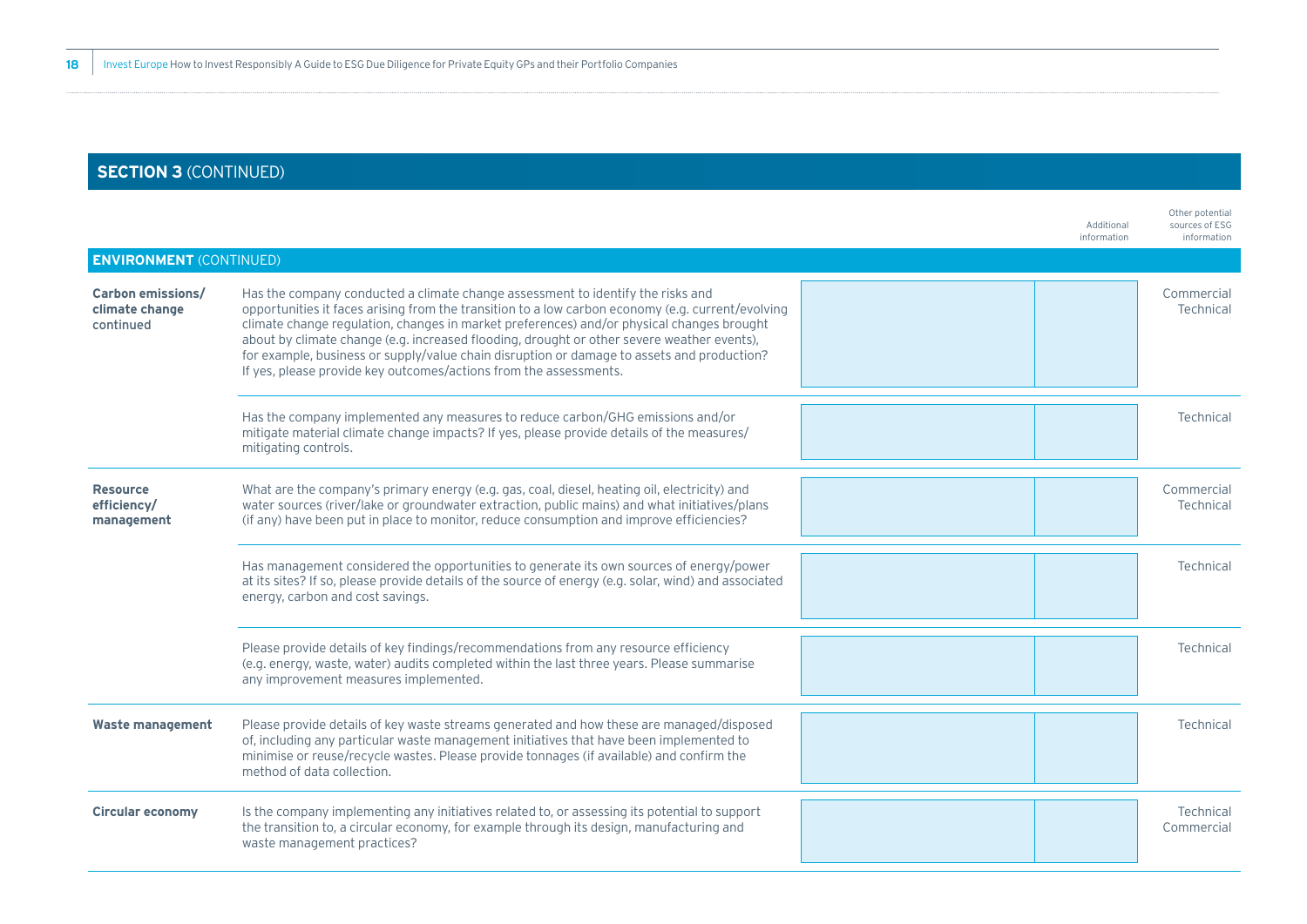|                                                                     |                                                                                                                                                                                                                                                                                                                                                                                                                                                                                                                                                                                                                                                                         | Additional<br>information | Other potential<br>sources of ESG<br>information |
|---------------------------------------------------------------------|-------------------------------------------------------------------------------------------------------------------------------------------------------------------------------------------------------------------------------------------------------------------------------------------------------------------------------------------------------------------------------------------------------------------------------------------------------------------------------------------------------------------------------------------------------------------------------------------------------------------------------------------------------------------------|---------------------------|--------------------------------------------------|
| <b>ENVIRONMENT</b> (CONTINUED)                                      |                                                                                                                                                                                                                                                                                                                                                                                                                                                                                                                                                                                                                                                                         |                           |                                                  |
| <b>Chemicals/hazardous</b><br>substances handling<br>& supply chain | Please describe any chemicals/hazardous substances used or present on site, including<br>storage and handling arrangements (drums, tanks, aboveground/underground storage, etc.).<br>Is management aware of any potential disruption to the supply of these, e.g. through<br>regulatory phase-out? Have there been any spills/leaks in excess of 200 litres?                                                                                                                                                                                                                                                                                                            |                           | Technical<br>Legal                               |
|                                                                     | Is the company considering the use of more environmentally friendly and safer raw materials/<br>chemicals in the production process? How is this being addressed? Please provide details.<br>Please also provide details of any work the company has done in relation to engaging with<br>suppliers on this topic.                                                                                                                                                                                                                                                                                                                                                      |                           | Technical                                        |
| Soil and groundwater<br>contamination                               | Is the company aware of any former or current soil/groundwater contamination issues<br>at the site(s) and is there a need to conduct remediation and inform the local regulator?<br>Please provide details of the type of contamination and the associated costs for clean-up,<br>including status on any remedial plans.                                                                                                                                                                                                                                                                                                                                               |                           | Legal<br>Technical                               |
|                                                                     | Please explain how the company assesses contaminated land risks in the acquisition of<br>new assets.                                                                                                                                                                                                                                                                                                                                                                                                                                                                                                                                                                    |                           | Technical                                        |
| <b>Product stewardship</b>                                          | Is the company impacted by any regulation regarding product stewardship, e.g. the EU REACH<br>Regulation concerning the registration, evaluation, authorisation and restriction of chemicals,<br>the EU Conflict Minerals Regulation, and the Waste Electrical and Electronic Equipment<br>Directive (WEEE Directive), etc.? Does the company take responsibility for the environmental<br>impacts of products throughout their lifecycle? For example, does the company take into<br>consideration at the end of life, the disposal options available for the product? Are these<br>considerations considered at product design stages? If so, please provide details. |                           | Legal<br>Technical                               |
| <b>Environmental</b><br><b>benefits</b>                             | Do the company's products and/or services lead to any environmental benefits? If yes,<br>please describe.                                                                                                                                                                                                                                                                                                                                                                                                                                                                                                                                                               |                           | Technical<br>Commercial                          |
| <b>Supply chain</b><br>management                                   | Is the organisation's choice of suppliers influenced by their environmental performance?<br>What factors are considered? Does the company conduct any ongoing monitoring of<br>suppliers on environmental performance, e.g. audits? If so, please provide details.                                                                                                                                                                                                                                                                                                                                                                                                      |                           | Legal<br>Technical<br>Commercial                 |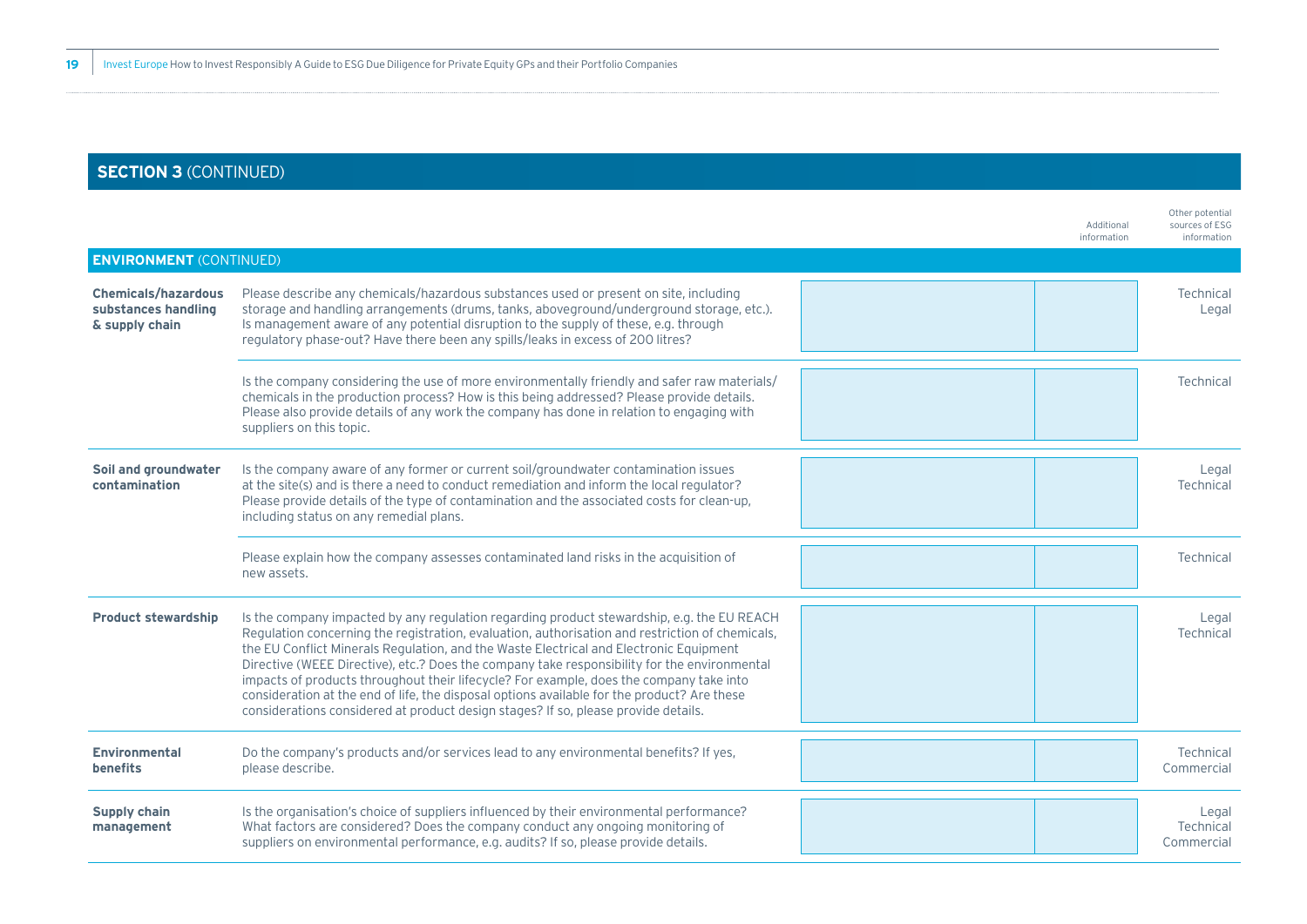|                                             |                                                                                                                                                                                                                                                                                                                                                                                                                                | Additional<br>information | Other potential<br>sources of ESG<br>information |
|---------------------------------------------|--------------------------------------------------------------------------------------------------------------------------------------------------------------------------------------------------------------------------------------------------------------------------------------------------------------------------------------------------------------------------------------------------------------------------------|---------------------------|--------------------------------------------------|
| <b>ENVIRONMENT</b> (CONTINUED)              |                                                                                                                                                                                                                                                                                                                                                                                                                                |                           |                                                  |
| <b>Financial</b><br>provisions              | Has the company recognised any financial provisions in the accounts to address any<br>environmental liabilities, such as contaminated land/environmental restoration and aftercare<br>requirements/removal of asbestos, etc.? Please provide further details, including how these<br>provisions have been calculated. Are there any contingent liabilities that need to be budgeted<br>for from a risk management perspective? |                           | Legal<br>Financial<br>Technical                  |
| <b>SOCIAL</b>                               |                                                                                                                                                                                                                                                                                                                                                                                                                                |                           |                                                  |
| <b>Health and</b><br>Safety (H&S)<br>policy | Does the company have a H&S policy, which is signed off by the CEO or equivalent?                                                                                                                                                                                                                                                                                                                                              |                           | Legal<br>Technical                               |
|                                             | Does the company have a H&S risk register and is this reviewed on a regular basis? If yes,<br>please state how often it is reviewed and by whom.                                                                                                                                                                                                                                                                               |                           | Legal<br>Technical                               |
|                                             | Has the company implemented a formalised H&S management system, which sets out clear<br>organisational responsibilities and management arrangements for implementing the H&S<br>policy? Has the management system been certified by a third party, e.g. to ISO 45001:2018?<br>Please provide a high-level overview of the key elements of the management system.                                                               |                           | Legal<br>Technical                               |
|                                             | Does the company have formal processes for undertaking workplace risk assessments,<br>providing communication and training to employees, and conducting audits? How often<br>are these risk assessments reviewed/updated? Does the company conduct any process<br>safety audits?                                                                                                                                               |                           | Legal<br>Technical                               |
| <b>Safety</b><br>culture                    | Has management conducted a safety culture review across the organisation? Please provide<br>details of key findings and associated improvement actions identified from the assessment.                                                                                                                                                                                                                                         |                           | Legal<br>Technical                               |
| <b>Employee welfare</b>                     | Does the company have occupational health or wellness initiatives (e.g. mental health support,<br>cycle to work programmes)?                                                                                                                                                                                                                                                                                                   |                           | Commercial                                       |
| <b>Consumer Health</b><br>and Safety        | What steps are taken to ensure the health and safety of consumers in using or consuming<br>the company's products or services, e.g. provision of safety information or a safety risk<br>assessment?                                                                                                                                                                                                                            |                           | Commercial<br>Technical                          |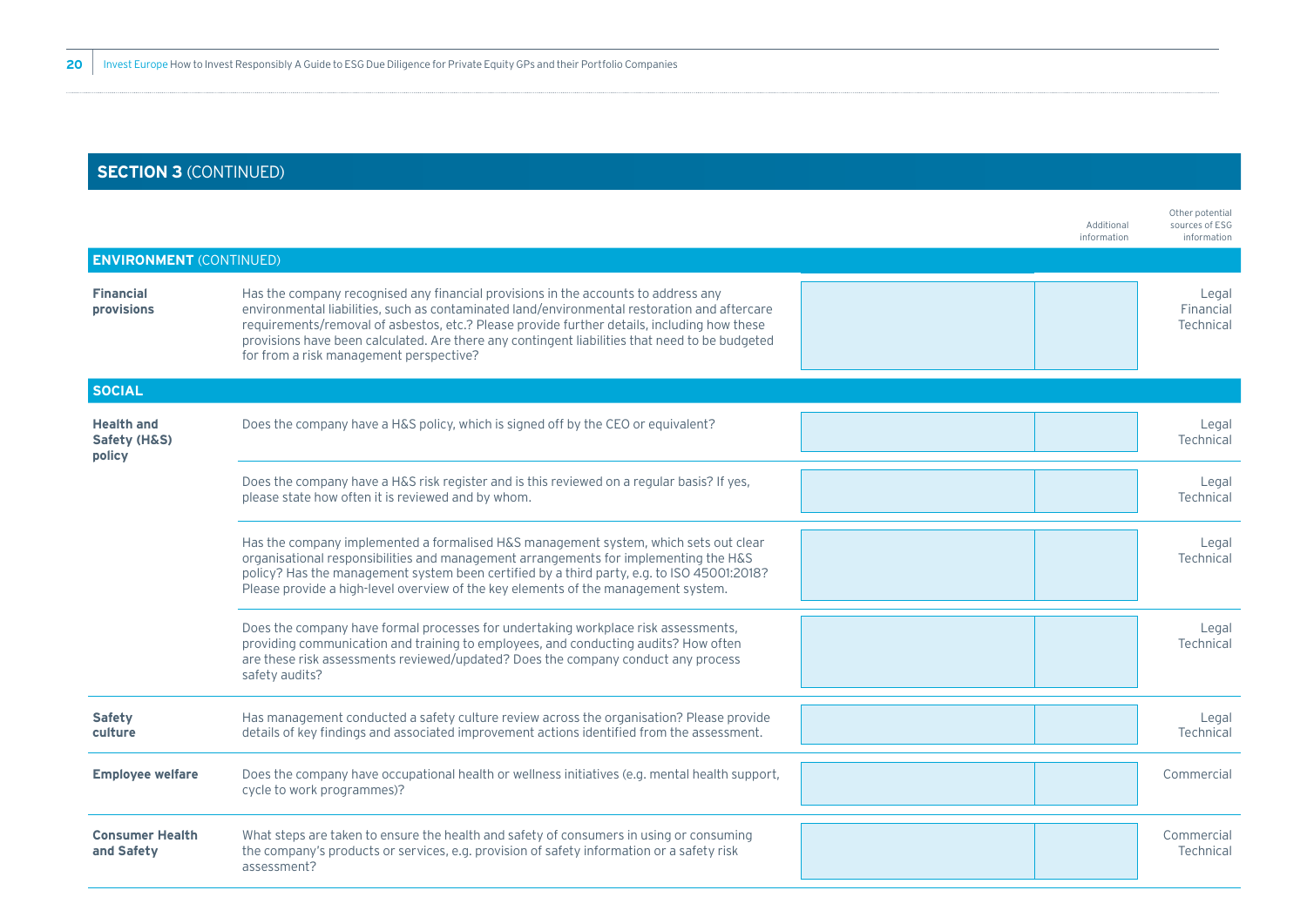|                                                                                                             |                                                                                                                                                                                                                                                                                                            | Additional<br>information | Other potential<br>sources of ESG<br>information |
|-------------------------------------------------------------------------------------------------------------|------------------------------------------------------------------------------------------------------------------------------------------------------------------------------------------------------------------------------------------------------------------------------------------------------------|---------------------------|--------------------------------------------------|
| <b>SOCIAL (CONTINUED)</b>                                                                                   |                                                                                                                                                                                                                                                                                                            |                           |                                                  |
| <b>Product safety</b>                                                                                       | What steps are taken to ensure compliance with all relevant product safety requirements<br>(e.g. CE, ROHS, REACH, relevant food safety regulation)?                                                                                                                                                        |                           | Legal<br><b>Technical</b>                        |
| <b>External audits</b>                                                                                      | Has the company been subject to any external audits by its customers? If so, what were the<br>main findings and outcomes of these audits?                                                                                                                                                                  |                           | Commercial<br>Technical                          |
| Insurance/<br>Compensation<br>policy                                                                        | Please confirm the insurance policies in place and the extent of cover with regard to employee<br>industrial injury claims. Please confirm the total number of open and potentially pending<br>claims, including details of claim reserves and potential financial/legal implications.                     |                           | Legal                                            |
| <b>Freedom of</b><br><b>Association</b><br>and Collective<br><b>Bargaining</b>                              | What form of worker representation is there at the company? Are all staff able to<br>share their views and concerns?                                                                                                                                                                                       |                           | Legal<br>Commercial                              |
|                                                                                                             | Are workers free to join a union and engage in collective bargaining? Please provide<br>details of the associated unions.                                                                                                                                                                                  |                           | Legal<br>Commercial                              |
| Accidents/incidents/<br>occupational<br>illness (employees,<br>contractors, other<br>relevant stakeholders) | Does the company monitor incidents/accidents/occupational illness cases? If so, please<br>provide a breakdown of statistics for the last three years, including near misses, number of<br>lost days, frequency rates, illness cases, absenteeism records, etc. Does it conduct any<br>root-cause analysis? |                           | Legal<br>Technical                               |
| <b>Enforcement</b>                                                                                          | Has the company been subject to enforcement action by the regulators for breaches of<br>relevant H&S legislation in the last three years? If so, please provide details of the nature of<br>the incident, enforcement action, fines, remedial actions and lessons learnt.                                  |                           | Legal<br>Technical                               |
| <b>Broader social</b><br>related claims                                                                     | Has the company had any serious social related complaints/claims/enforcement actions over<br>the last three years, associated with employees or key stakeholders, such as customers or<br>suppliers? If so, please provide details.                                                                        |                           | Legal<br>Technical<br>Commercial                 |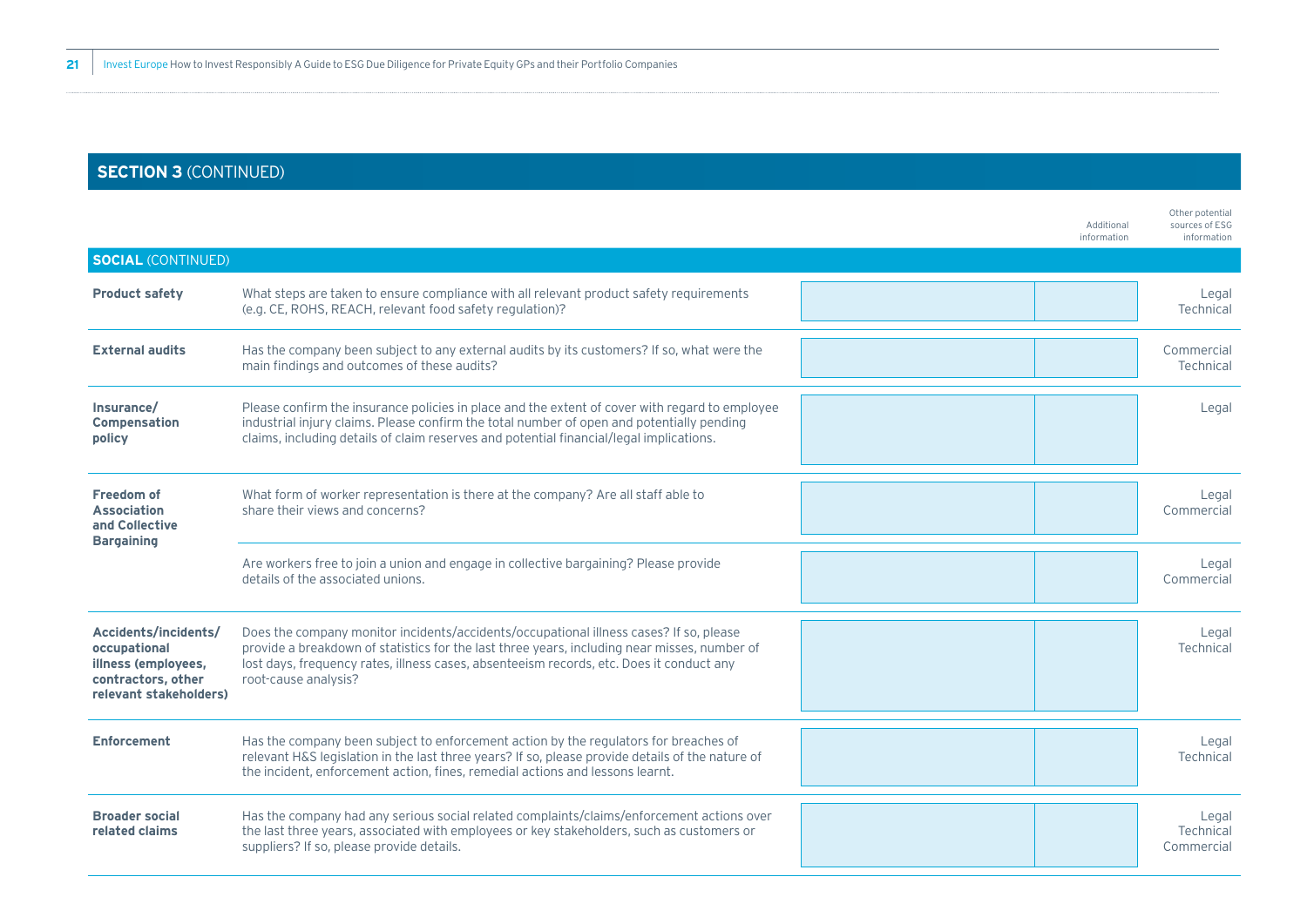|                                              |                                                                                                                                                                                                                                                                                                                                                              | Additional<br>information | Other potential<br>sources of ESG<br>information |
|----------------------------------------------|--------------------------------------------------------------------------------------------------------------------------------------------------------------------------------------------------------------------------------------------------------------------------------------------------------------------------------------------------------------|---------------------------|--------------------------------------------------|
| <b>SOCIAL (CONTINUED)</b>                    |                                                                                                                                                                                                                                                                                                                                                              |                           |                                                  |
| <b>Human Resources</b><br>(labour practices) | Does the company provide all workers with a written contract, in a language the employee<br>understands, setting out terms of employment? This would include employer, nature of<br>work, expected regular working hours, including overtime hours, rates of pay, lawful wage<br>deductions, pay cycle, benefits, including leave entitlement and rest days. |                           | Legal                                            |
|                                              | Does the company have a policy or process that prohibits the employment of employees<br>who are under the international minimum age for work (e.g. as per the ILO/Good practice<br>15 years), or the national minimum age for work if it is higher?                                                                                                          |                           | Legal                                            |
|                                              | Has the company's Human Resources (HR) policy and/or Employee Handbook been reviewed<br>for compliance with applicable laws in the last 12 months? Has the HR policy or Employee<br>Handbook been communicated to all employees?                                                                                                                             |                           | Legal                                            |
|                                              | Does the company have (an) employee(s) dedicated to HR on a full-time basis? Does this<br>individual have a relevant HR qualification/educational background? In the absence of dedicated<br>internal HR specialists, has the company accessed external specialist support (e.g. lawyers)?                                                                   |                           | Legal<br>Commercial                              |
|                                              | What proportion of employees are full-time, part-time, hourly employed or freelance?                                                                                                                                                                                                                                                                         |                           | Legal                                            |
|                                              | Please provide details of the company's grievance mechanism for its employees<br>and contractors.                                                                                                                                                                                                                                                            |                           | Legal                                            |
|                                              | Does the company have a policy or process requiring the timely, accurate payment of wage,<br>specifying that wages should be aligned to local minimum legal or industry standard wage<br>for all workers (including agencies workers and contracted workers)?                                                                                                |                           | Legal                                            |
|                                              | Are wages paid directly to workers and do workers receive payslips, in a language and format<br>they understand, that explain how their wages are calculated and any deductions made?                                                                                                                                                                        |                           |                                                  |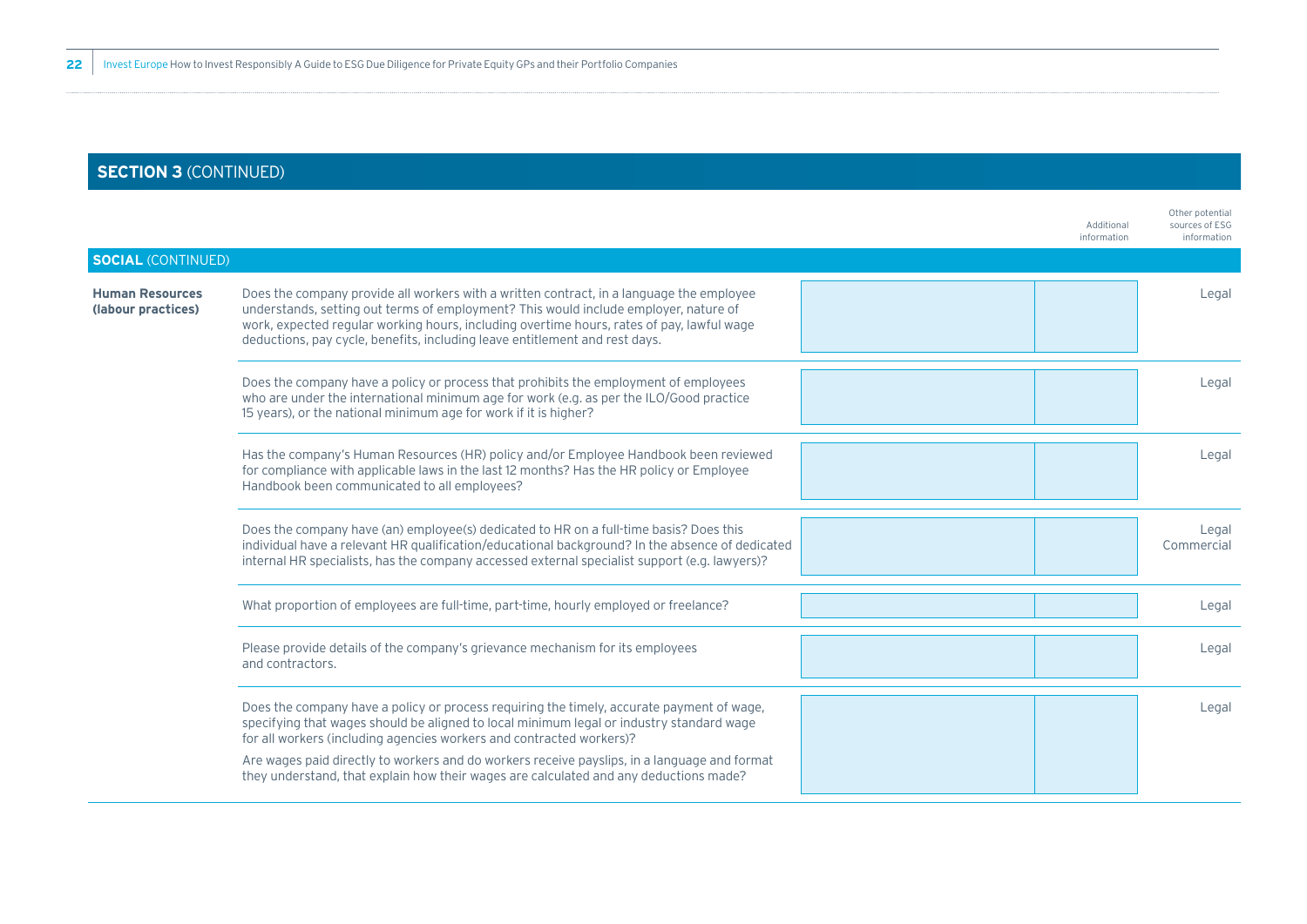|                                                           |                                                                                                                                                                                                                                                                                                                                                                     | Additional<br>information | Other potential<br>sources of ESG<br>information |
|-----------------------------------------------------------|---------------------------------------------------------------------------------------------------------------------------------------------------------------------------------------------------------------------------------------------------------------------------------------------------------------------------------------------------------------------|---------------------------|--------------------------------------------------|
| <b>SOCIAL (CONTINUED)</b>                                 |                                                                                                                                                                                                                                                                                                                                                                     |                           |                                                  |
| <b>Human Resources</b><br>(labour practices)<br>continued | What process does the company have in place so that their sub-contractors a) operate<br>ethical and legal employment practices, and b) prohibit forced labour and human trafficking<br>in their operations and in those of their employment agencies or sub-contractors that they<br>use, if relevant?                                                              |                           | Legal<br>Commercial                              |
|                                                           | Does the company employ migrant workers?                                                                                                                                                                                                                                                                                                                            |                           | Legal                                            |
|                                                           | If so, does the company have a policy or process that prohibits forced labour and human<br>trafficking in their operations and is this communicated to this category of workers?                                                                                                                                                                                    |                           |                                                  |
|                                                           | How does the company manage and monitor the implementation of this policy or process on<br>this category of workers specifically, including how the company verifies that all workers are<br>entitled to work in the country of operation? Please describe.                                                                                                         |                           |                                                  |
|                                                           | Does the company pay the service fees charged by the employment agencies or<br>sub-contractors that they use for recruitment and hiring and all other recruitment related<br>expenses necessary to recruit, hire, deploy, and manage workers? If not, how does the company<br>ensure that workers have not paid recruitment fees in excess of national legislation? |                           | Legal                                            |
|                                                           | Does the company prohibit the withholding of identification documents belonging to<br>workers, by the company, or employment agencies acting on its behalf, before and after<br>the start of employment?                                                                                                                                                            |                           |                                                  |
| <b>Human Resources -</b><br><b>Employee welfare</b>       | Does the company have a process in place to monitor employee absenteeism and<br>employee turnover? Does the company consider that these metrics are higher/lower<br>than industry averages?                                                                                                                                                                         |                           | Commercial                                       |
|                                                           | Does the company conduct an employee engagement survey? If so:                                                                                                                                                                                                                                                                                                      |                           | Commercial                                       |
|                                                           | • when was the last survey conducted?<br>• how is feedback from the survey shared with employees and acted upon?<br>• what initiatives have been undertaken in the past year to improve employee engagement?                                                                                                                                                        |                           |                                                  |
| <b>Anti-discrimination</b><br>policy                      | Does the company have a policy that supports anti-discrimination? If so, please provide<br>details of the company's key commitments/control measures.                                                                                                                                                                                                               |                           | Legal                                            |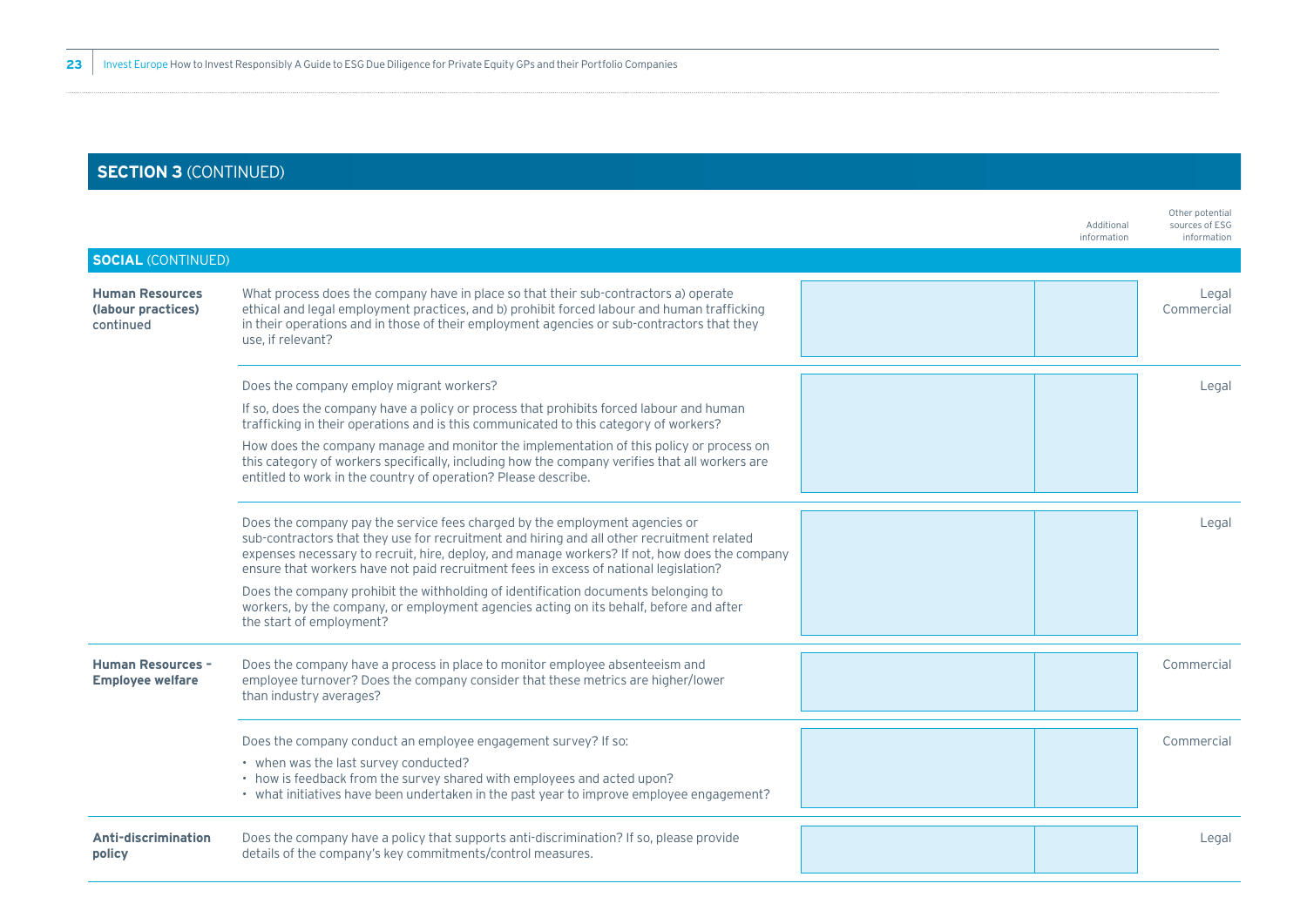|                                          |                                                                                                                                                                                                                   | Additional<br>information | Other potential<br>sources of ESG<br>information |
|------------------------------------------|-------------------------------------------------------------------------------------------------------------------------------------------------------------------------------------------------------------------|---------------------------|--------------------------------------------------|
| <b>SOCIAL (CONTINUED)</b>                |                                                                                                                                                                                                                   |                           |                                                  |
| <b>Diversity and</b><br><b>inclusion</b> | Does the company have a diversity and inclusion (or equivalent) policy that supports diversity<br>and equal opportunity? If so, please provide details of key commitments and initiatives.                        |                           | Legal                                            |
|                                          | Please confirm the company is in compliance with and has not breached local<br>relevant regulations.                                                                                                              |                           | Legal                                            |
|                                          | What is the number and percentage of women who are:<br>· directors<br>• senior managers<br>• employees?                                                                                                           |                           | Legal                                            |
|                                          | If relevant, is the company in compliance with relevant national legislation on equal pay and<br>transparency on pay? One example is the UK's Equality Act 2010 (Gender Pay Gap Information)<br>Regulations 2016. |                           | Legal                                            |
|                                          | Does the company collect any data related to other forms of diversity (e.g. ethnicity, disability)?<br>If so, please provide details.                                                                             |                           | Legal                                            |
|                                          | How are diversity and inclusion criteria factored into succession planning and recruitment?                                                                                                                       |                           | Legal                                            |
|                                          | Does the company provide training to employees on diversity? Does the company monitor<br>the diversity of the workplace? If yes, what is the % of employees from ethnic minorities in<br>the organisation?        |                           | Legal                                            |
|                                          | Please provide details of any notified cases/breaches of gender-based discrimination<br>(including sexual harassment) and inequality regulations/policies in the last three years.                                |                           | Legal                                            |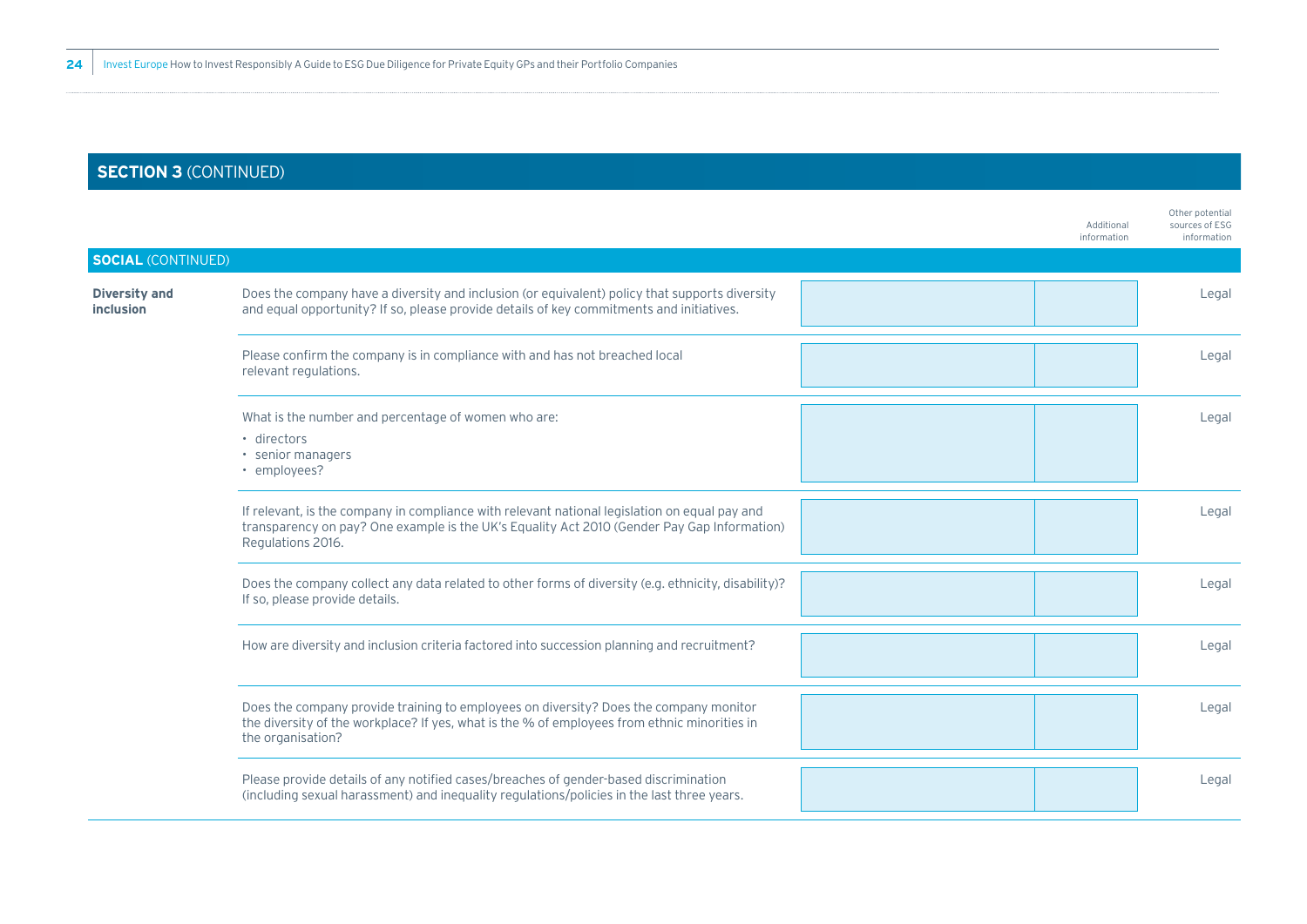|                                                |                                                                                                                                                                                      | Additional<br>information | Other potential<br>sources of ESG<br>information |
|------------------------------------------------|--------------------------------------------------------------------------------------------------------------------------------------------------------------------------------------|---------------------------|--------------------------------------------------|
| <b>SOCIAL (CONTINUED)</b>                      |                                                                                                                                                                                      |                           |                                                  |
| <b>Diversity and</b><br>inclusion<br>continued | Please provide details of any specific initiatives implemented to raise awareness/promote<br>equality/address issues of gender discrimination in the workplace.                      |                           | Legal                                            |
| Data privacy<br>and security                   | Please provide details of the company's data security policy. Have there been any breaches in<br>data security within the last three years?                                          |                           | T <br>Legal                                      |
|                                                | What processes does the company have in place to protect sensitive data? Has the company<br>taken steps to comply with the EU General Data Protection Regulation (GDPR)?             |                           | $\mathsf{I}$<br>Legal                            |
| <b>Cyber security</b>                          | What processes has the company implemented to assess its cyber security risk profile?<br>What are the key risks and existing controls?                                               |                           | <b>IT</b>                                        |
|                                                | Does the company have in place a cyber security incident response plan?                                                                                                              |                           | IT                                               |
|                                                | Have there been any cyber security incidents in the last three years and what were the<br>implications and remedial actions?                                                         |                           | <b>IT</b><br>Legal                               |
|                                                | Please provide details of the company's cyber security audit (internal or external) process.                                                                                         |                           | T                                                |
|                                                | Who are the company's top 5 critical suppliers? Has the company considered assessing or<br>has it already assessed the adequacy of those suppliers' own cyber security capabilities? |                           | T                                                |
| Certification/<br>standards                    | Has the company implemented an IT security management system? Is it aligned, or certified to<br>any external standards for information security (e.g. ISO 27001, NIST, SOC2, Cobit)? |                           | T                                                |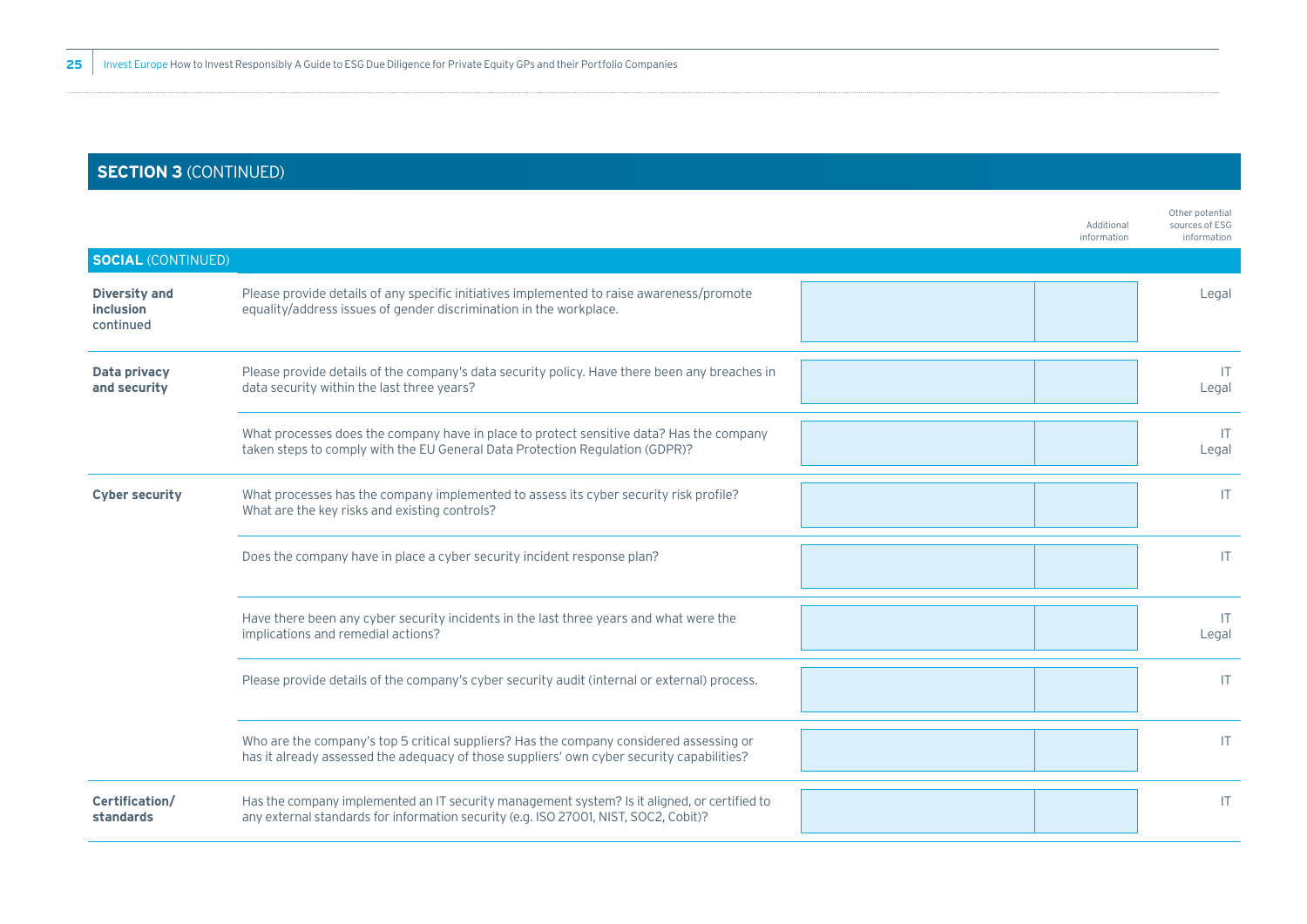|                                                         |                                                                                                                                                                                                                                                                                                                                           | Additional<br>information | Other potential<br>sources of ESG<br>information |
|---------------------------------------------------------|-------------------------------------------------------------------------------------------------------------------------------------------------------------------------------------------------------------------------------------------------------------------------------------------------------------------------------------------|---------------------------|--------------------------------------------------|
| <b>SOCIAL (CONTINUED)</b>                               |                                                                                                                                                                                                                                                                                                                                           |                           |                                                  |
| <b>Responsible</b><br>purchasing policy                 | Does the company have a responsible purchasing policy/Code of Conduct for suppliers?<br>If so, please provide details of this and evidence of how this is being applied/monitored.                                                                                                                                                        |                           | Legal                                            |
| <b>Supply chain</b><br>management                       | Does the company conduct supply chain risk assessments involving its procurement, supply<br>chain and logistics departments? Please provide further details and examples of the risk<br>assessments/strategy implemented. Please provide examples of key social issues identified<br>and dealt with, e.g. employee safety and worker pay. |                           | Legal                                            |
|                                                         | For suppliers in countries/regions that have experienced labour issues, is a policy in place to<br>identify such issues? Please provide details.                                                                                                                                                                                          |                           | Legal                                            |
| Modern slavery/<br>Human rights/<br><b>Child labour</b> | Does the company have a policy (e.g. a Code of Conduct/Employee Handbook/Human<br>Rights/Corporate Social Responsibility/Labour Rights or equivalent) that prohibits forced or<br>involuntary labour and child labour? If yes:                                                                                                            |                           | Legal                                            |
|                                                         | • Please specify to which standards (e.g. ILO, etc.) the policy refers.<br>• How does the company ensure that these requirements are communicated and met by<br>first-tier contractors (e.g. contractors on site) and its key suppliers?                                                                                                  |                           |                                                  |
|                                                         | What processes does the company have in place to identify, assess and address risks<br>across the company and its supply chain with respect to human rights, labour standards<br>and modern slavery?                                                                                                                                      |                           | Legal                                            |
|                                                         | Please indicate if the company has undertaken a labour rights third party audit or internal<br>audits (SA 8000, FLA, Industry standards audits or similar). If yes, please specify the reasons<br>why those assessments were commissioned, the main results and on-going corrective<br>action plan.                                       |                           | Legal                                            |
|                                                         | Can the company provide details (date status, resolution, corrective action plan put in place)<br>of any historic and existing labour rights related enforcement/litigation actions against the<br>company from the workforce, supply chain or external stakeholders?                                                                     |                           | Legal                                            |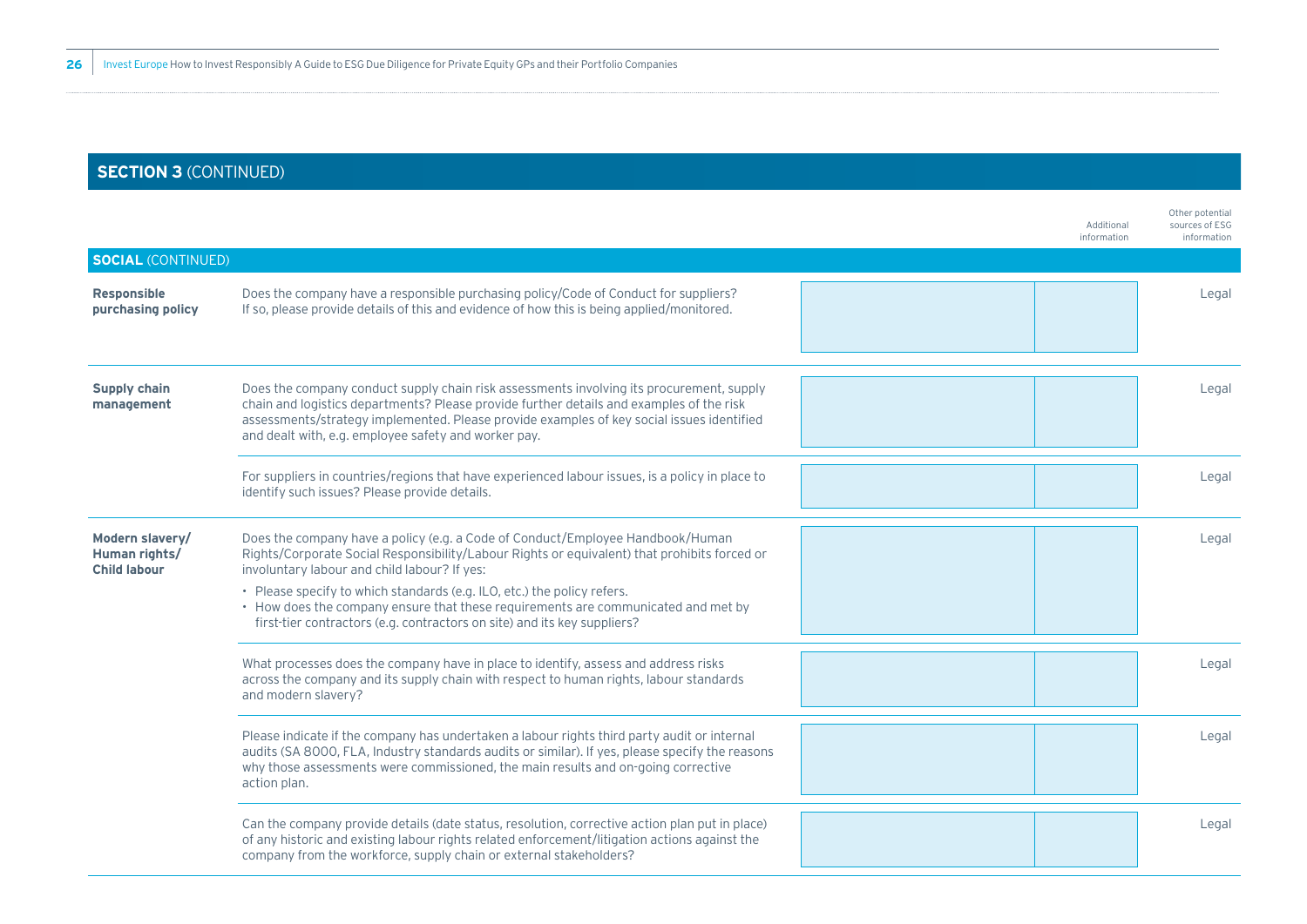|                                                                        |                                                                                                                                                                                                                                                                                      | Additional<br>information | Other potential<br>sources of ESG<br>information |
|------------------------------------------------------------------------|--------------------------------------------------------------------------------------------------------------------------------------------------------------------------------------------------------------------------------------------------------------------------------------|---------------------------|--------------------------------------------------|
| <b>SOCIAL (CONTINUED)</b>                                              |                                                                                                                                                                                                                                                                                      |                           |                                                  |
| Community<br>investment and<br>stakeholder<br>engagement<br>programmes | Is the company involved in any community investment/stakeholder engagement activities<br>(including engagement with the NGO sector, if any)? If so, please provide details of the NGOs<br>involved, type of activities, amount of time/resources invested, level of engagement, etc. |                           | Legal<br>Commercial                              |
| <b>Social benefits</b>                                                 | Do the company's products and/or services lead to any social benefits? If yes, please describe.                                                                                                                                                                                      |                           | Commercial<br>Technical                          |
| Community<br>involvement                                               | Please describe any formal programmes in place to promote company involvement with the<br>community (volunteering, philanthropic activity, etc.). How much is invested in these projects?<br>Has the company received any third party awards for its ESG-related projects?           |                           | Commercial                                       |
| <b>GOVERNANCE</b>                                                      |                                                                                                                                                                                                                                                                                      |                           |                                                  |
| Corporate<br>qovernance                                                | How is corporate governance managed across the company and its operations?<br>Please provide details of any associated key policies.                                                                                                                                                 |                           | Legal<br>Commercial                              |
| <b>Board structure</b><br>and role                                     | How is the composition of the Board determined (e.g. diversity of skills, industry experience,<br>gender)? Please provide details.                                                                                                                                                   |                           | Legal<br>Commercial                              |
|                                                                        | How is diversity (e.g. gender, ethnicity) taken into consideration when appointing members?                                                                                                                                                                                          |                           | Legal<br>Commercial                              |
|                                                                        | Are shareholders consulted in relation to Board composition? If so, how?                                                                                                                                                                                                             |                           | Legal<br>Commercial                              |
|                                                                        | How many members of the Board are Executive Directors and Non-Executive?<br>Please provide names/positions of each individual.                                                                                                                                                       |                           | Legal<br>Commercial                              |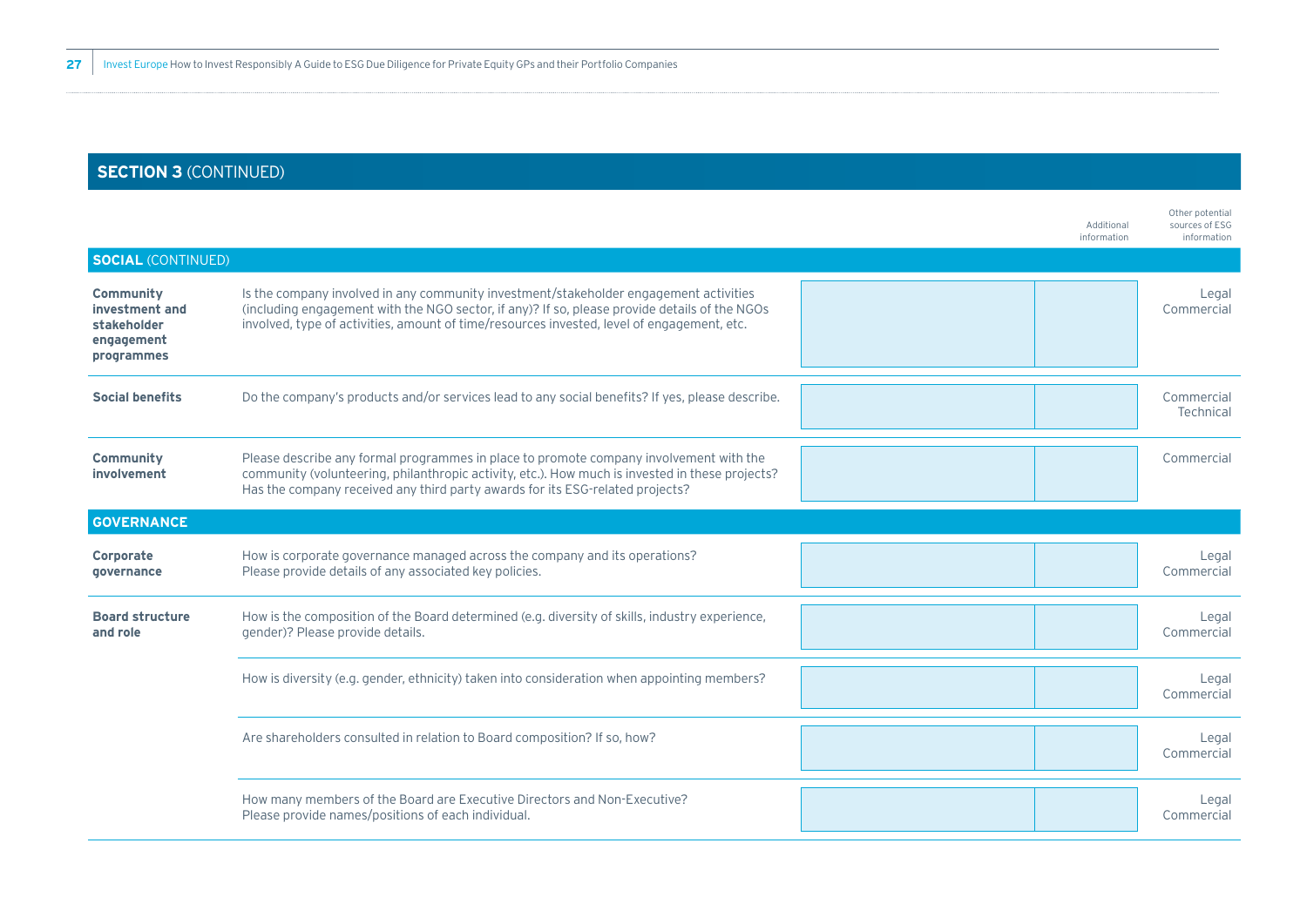|                                                 |                                                                                                                                                                                                   | Additional<br>information | Other potential<br>sources of ESG<br>information |
|-------------------------------------------------|---------------------------------------------------------------------------------------------------------------------------------------------------------------------------------------------------|---------------------------|--------------------------------------------------|
| <b>GOVERNANCE (CONTINUED)</b>                   |                                                                                                                                                                                                   |                           |                                                  |
| <b>Board structure</b><br>and role<br>continued | Is there an independent Chairman of the Board?                                                                                                                                                    |                           | Legal                                            |
|                                                 | How are issues raised by the Board communicated with management?                                                                                                                                  |                           | Legal                                            |
|                                                 | Is there a remuneration committee in place? Does this committee engage with the Board?                                                                                                            |                           | Legal                                            |
|                                                 | Is ESG discussed at the Board level? If so, how often does this take place and does this follow a<br>set agenda/Terms of Reference? Please provide details of the key issues regularly discussed. |                           | Commercial                                       |
| <b>Signing authority</b><br>policy              | Is there a signing authority policy in place to control the risk of corruption and fraud?                                                                                                         |                           | Legal                                            |
| <b>Executive</b><br>compensation                | How is compensation between individuals within the company aligned to take into<br>consideration performance and pay ratio?                                                                       |                           | Commercial                                       |
| <b>Audit committee</b>                          | Does the company have an audit committee? Please provide details of its composition,<br>Terms of Reference and policies.                                                                          |                           | Commercial                                       |
|                                                 | What other committees are in place, e.g. Risk, ESG/sustainability/CSR? Are these championed<br>by a dedicated person? Please provide details.                                                     |                           | Legal<br>Commercial                              |
| <b>Ethics in business</b><br>activity           | Does the company have a code of ethics? Please provide details and confirmation of how<br>this is delivered to staff within the company.                                                          |                           | Legal                                            |
| <b>Compliance officer(s)</b><br>or committee    | Has a compliance officer(s) or committee been appointed?                                                                                                                                          |                           | Legal                                            |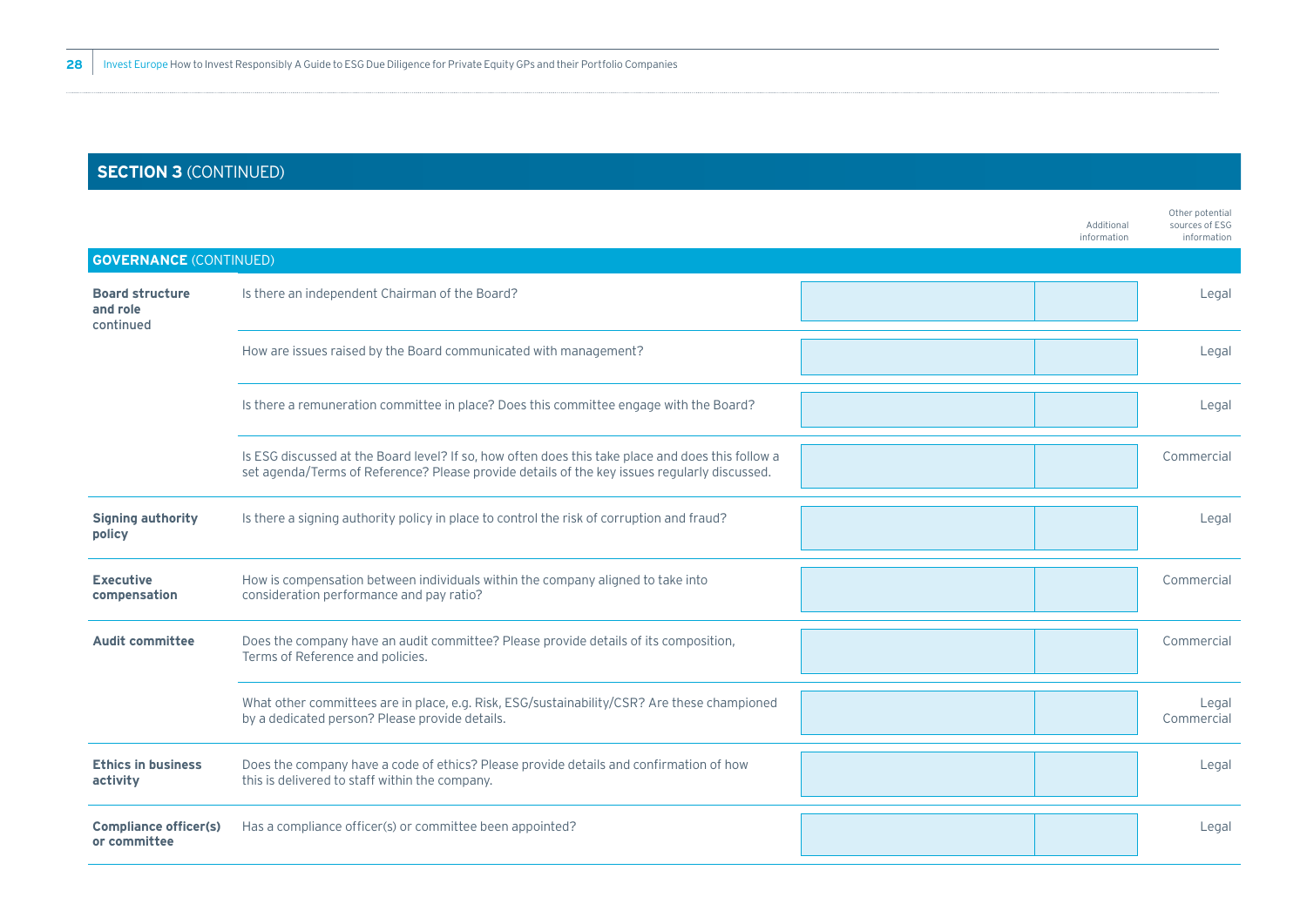|                                                        |                                                                                                                                                                                                                     | Additional<br>information | Other potential<br>sources of ESG<br>information |
|--------------------------------------------------------|---------------------------------------------------------------------------------------------------------------------------------------------------------------------------------------------------------------------|---------------------------|--------------------------------------------------|
| <b>GOVERNANCE (CONTINUED)</b>                          |                                                                                                                                                                                                                     |                           |                                                  |
| <b>Code of Conduct</b>                                 | Please provide details of the company's corporate code of conduct. How is this delivered to<br>staff within the company?                                                                                            |                           | Legal                                            |
| <b>Conflict of interest</b>                            | Does the company have a policy to manage conflicts of interest? If so, please provide details.                                                                                                                      |                           | Legal                                            |
| Anti-bribery or<br>anti-corruption<br>(ABC) policy and | Please provide details of the company's ABC policy. How many employees have received<br>ABC training to date?                                                                                                       |                           | Legal                                            |
| procedures                                             | Has the company completed an ABC risk assessment? If so, what are the key risks?                                                                                                                                    |                           | Legal                                            |
|                                                        | Please provide details of the company's ABC compliance programme.                                                                                                                                                   |                           | Legal                                            |
|                                                        | Please provide details of ABC training rolled out to all staff (type of training, when delivered,<br>completion records).                                                                                           |                           | Legal                                            |
|                                                        | Does the company have a process in place to conduct ABC due diligence on new suppliers,<br>contractors, third party agents, distributors, etc.? Please provide details of the process and<br>how it is implemented. |                           | Legal                                            |
| Anti-trust or<br>competition policy<br>and procedures  | Please provide details of the company's anti-trust or competition policy.                                                                                                                                           |                           | Legal                                            |
|                                                        | Has the company completed an anti-trust risk assessment? If so, what are the key risks?                                                                                                                             |                           | Legal                                            |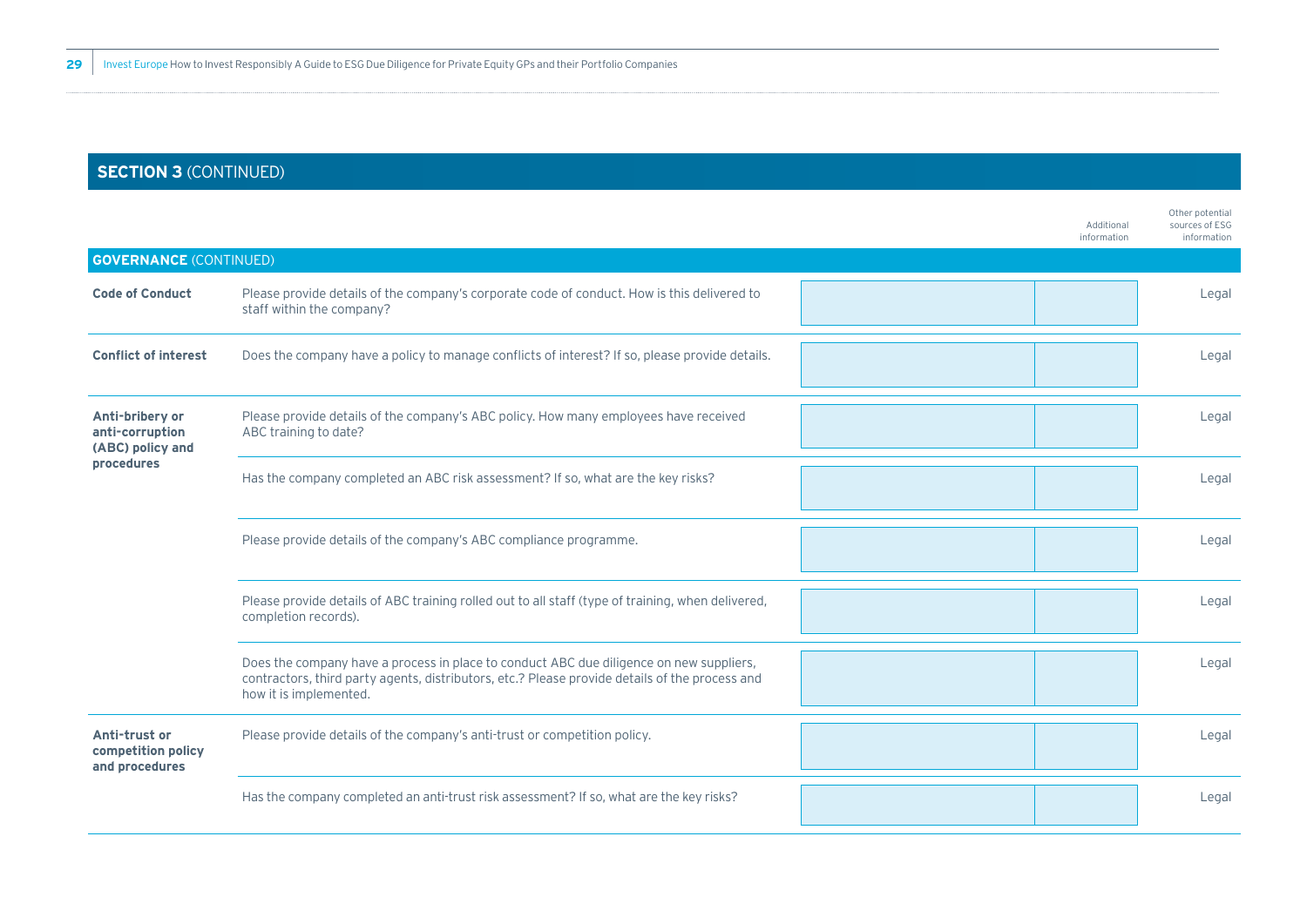|                                                       |                                                                                                                                                                       | Additional<br>information | Other potential<br>sources of ESG<br>information |
|-------------------------------------------------------|-----------------------------------------------------------------------------------------------------------------------------------------------------------------------|---------------------------|--------------------------------------------------|
| <b>GOVERNANCE (CONTINUED)</b>                         |                                                                                                                                                                       |                           |                                                  |
| Anti-trust or<br>competition policy<br>and procedures | Please provide details of the company's anti-trust compliance programme.                                                                                              |                           | Legal                                            |
| continued                                             | Please provide details of anti-trust training rolled out to staff (type of training,<br>how many employees, when delivered, completion records).                      |                           | Legal                                            |
| Anti-money<br>laundering (AML)<br>policy and          | What are the safeguards in place to ensure the company does not breach applicable money<br>laundering or equivalent law?                                              |                           | Legal                                            |
| procedures                                            | Please provide details of the company's AML policy. How many employees have received<br>AML training to date?                                                         |                           | Legal                                            |
| <b>Political</b><br><b>contributions</b>              | Does the company make any political contributions?                                                                                                                    |                           | Legal                                            |
| <b>Gifts policy</b>                                   | Please provide details of the company's gifts/corporate entertaining policy. How is this<br>regulated? Have there been any recorded breaches? Please provide details. |                           | Legal                                            |
| <b>Sanctions policy</b><br>and procedures             | Please provide details of the company's sanctions compliance programme.                                                                                               |                           | Legal                                            |
|                                                       | Please provide details of sanctions training rolled out to all staff (type of training,<br>when delivered, completion records).                                       |                           | Legal                                            |
|                                                       | What are the safeguards in place to ensure the company does not breach applicable sanctions<br>(EU, US, other)?                                                       |                           | Legal                                            |
|                                                       | Has the company completed a sanctions risk assessment? If so, what are the key risks and<br>how have these been addressed?                                            |                           | Legal                                            |